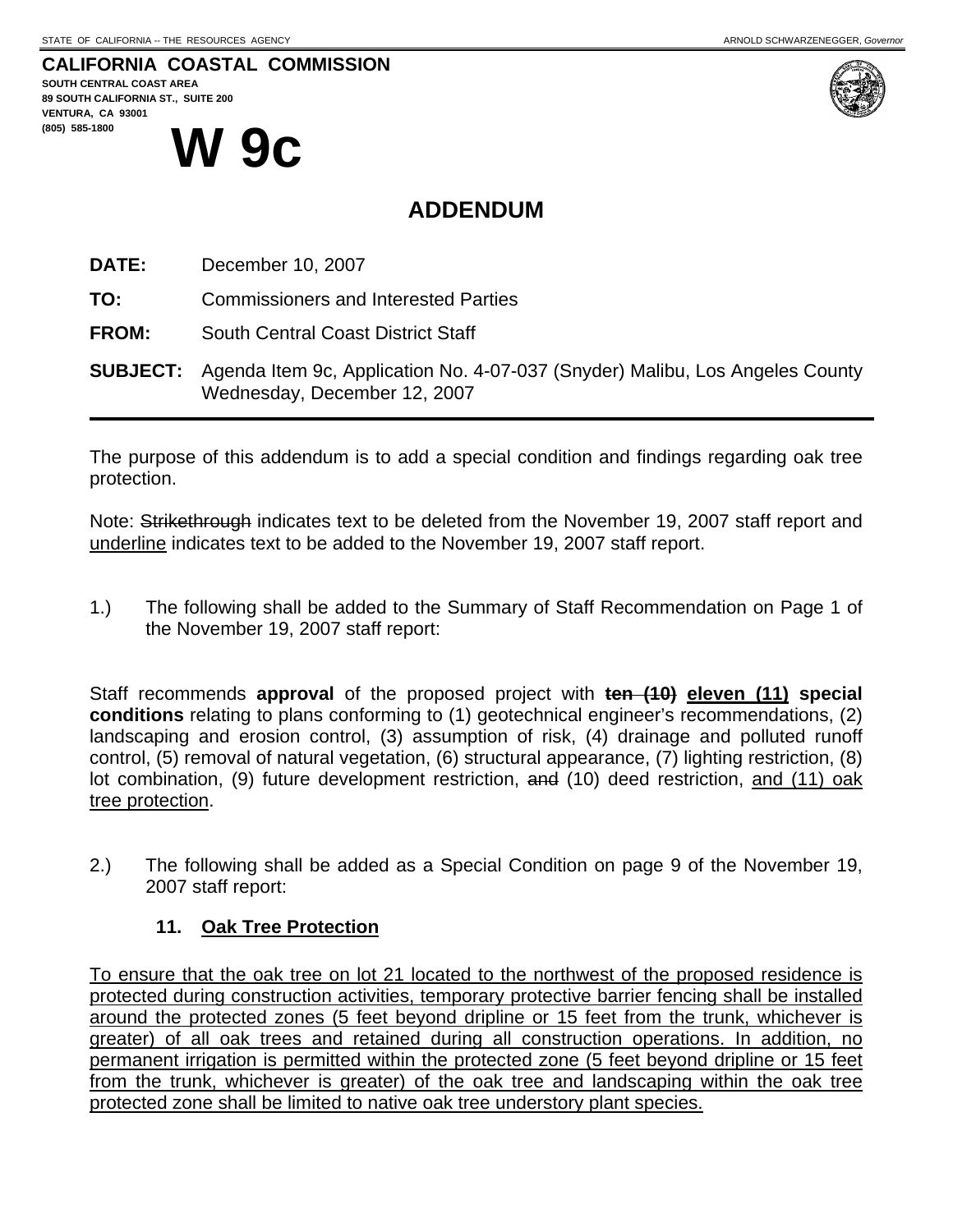#### *4-07-037 (Snyder) Addendum Page 2*

3.) The following language shall be added to part A of the Landscaping Plan within Special Condition Two (2) regarding Landscaping and Erosion Control Plans on page 4 of the November 19, 2007 staff report:

(7) No permanent irrigation is permitted within the protected zone (defined as a five foot radius outside the dripline, or 15 feet from the trunk, whichever is greater ) of any oak tree on the project site and landscaping within the oak tree protected zones shall be limited to native oak tree understory plant species.

4.) The following language shall be added to the Project Description and Background on page 10 of the November 19, 2007 staff report:

The proposed project, including the driveway, walkways, roof and all overhanging areas, are located at least five feet beyond the dripline of the one existing oak tree located on the north east west corner of the project site located on lot 21(**Exhibit 2**). To ensure that Nno oak trees will be disturbed for development of the single family residence., **Special Condition Eleven (11)** requires the applicant to place temporary construction fencing outside the protected zone of the oak tree located on lot 21. In addition, to ensure the oak trees are not adversely affected by irrigation or inappropriate landscaping, **Special Conditions Two (2) and Eleven (11)** include a provision that prohibits permanent irrigation within the protected zone of the oak tree and landscaping within the oak tree dripline or the protected zone shall be limited to native oak tree understory plant species.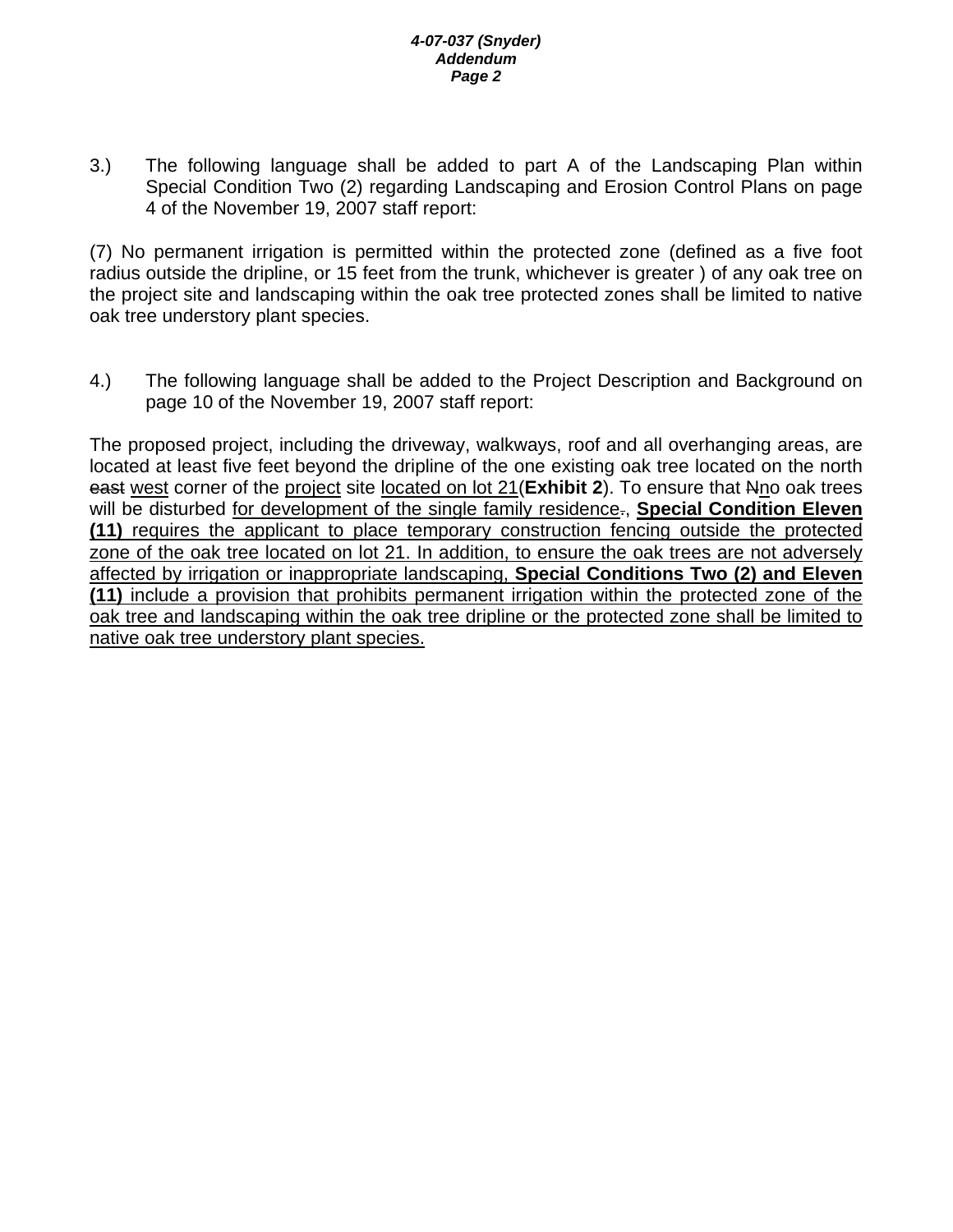CALIFORNIA COASTAL COMMISSION SOUTH CENTRAL COAST AREA 89 SOUTH CALIFORNIA ST., SUITE 200 VENTURA, CA 93001 (805) 585-1800



**W 9c** Filed: 8/30/07<br>  $^{49^{\text{th}}}$  Day: 10/18/07<br>  $^{49^{\text{th}}}$  Day: 2/26/08<br>
Staff: A. Tysor  $49<sup>th</sup>$  Dav: 180 $th$  Day: A. Tysor Staff Report: 11/19/07 Hearing Date: 12/12/07



# **STAFF REPORT: REGULAR CALENDAR**

**APPLICATION NO**: 4-07-037

**APPLICANT**: Peter and Karen Snyder

**PROJECT LOCATION**: 4302 Ocean View Drive, Malibu, Los Angeles County

**PROJECT DESCRIPTION**: Construct a 2 story, 24 ft. high, 2,131 sq. ft. single family residence with an attached 408 sq. ft. 2 car garage, septic system, landscaping, retaining walls, and 294 cu. yds. grading (86 cu. yds cut, 147 cu. yds. fill, and import of 61 cu. yds. of material.)

> **Lot area: 9,810 sq. ft. (.23 acres) Building coverage: 1,983.4 sq. ft.**  Pavement coverage: 600 sq. ft. **Landscape coverage: 7,270 sq. ft. Ht. above finished grade: 24 ft.**

## **SUMMARY OF STAFF RECOMMENDATION**

Staff recommends **approval** of the proposed project with **ten (10) special conditions** relating to plans conforming to (1) geotechnical engineer's recommendations, (2) landscaping and erosion control, (3) assumption of risk, (4) drainage and polluted runoff control, (5) removal of natural vegetation, (6) structural appearance, (7) lighting restriction, (8) lot combination, (9) future development restriction, and (10) deed restriction.

The standard of review for the project is the Chapter 3 policies of the Coastal Act. In addition, the policies of the certified Malibu–Santa Monica Mountains Land Use Plan (LUP) serve as guidance. As conditioned, the proposed project will be consistent with the applicable policies of the Coastal Act.

**LOCAL APPROVALS RECEIVED:** Los Angeles County Department of Regional Planning Approval-in-Concept, dated August 6, 2007; Los Angeles County Department of Health Services Approval-in-Concept, dated March 13, 2007; Los Angeles County Fire Department Preliminary Fuel Modification Plan Approval, dated September 16, 2005.

**SUBSTANTIVE FILE DOCUMENTS**: "Preliminary Geologic and Soils Engineering Investigation", prepared by GeoConcepts, Inc., dated July 14, 2004; "Addendum Report No. 1" prepared by GeoConcepts, Inc., dated September 13, 2005; "Addendum Report No. 2" prepared by GeoConcepts, Inc., dated January 12, 2006.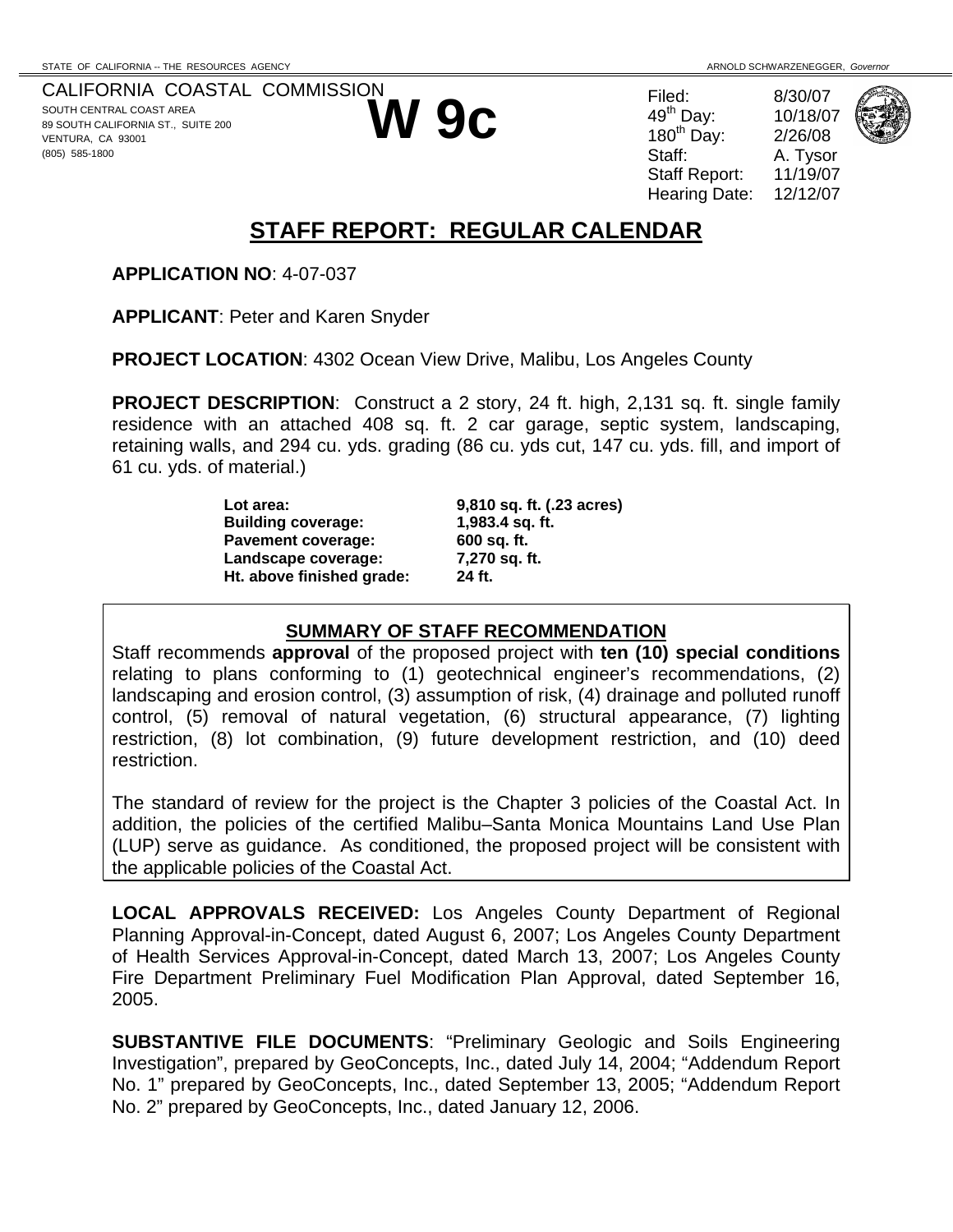## **I. Approval with Conditions**

## **A. STAFF RECOMMENDATION**

#### **MOTION:** *I move that the Commission approve Coastal Development Permit No 4-07-037 pursuant to the staff recommendation.*

## **STAFF RECOMMENDATION OF APPROVAL:**

Staff recommends a **YES** vote. Passage of this motion will result in approval of the permits as conditioned and adoption of the following resolution and findings. The motion passes only by affirmative vote of a majority of the Commissioners present.

#### **RESOLUTION TO APPROVE THE PERMIT:**

The Commission hereby approves a coastal development permit for the proposed development and adopts the findings set forth below on grounds that the development as conditioned will be in conformity with the policies of Chapter 3 of the Coastal Act and will not prejudice the ability of the local government having jurisdiction over the area to prepare a Local Coastal Program conforming to the provisions of Chapter 3. Approval of the permit complies with the California Environmental Quality Act because either 1) feasible mitigation measures and/or alternatives have been incorporated to substantially lessen any significant adverse effects of the development on the environment, or 2) there are no further feasible mitigation measures or alternatives that would substantially lessen any significant adverse impacts of the development on the environment.

## **II. Standard Conditions**

**1. Notice of Receipt and Acknowledgment.** The permit is not valid and development shall not commence until a copy of the permit, signed by the permittee or authorized agent, acknowledging receipt of the permit and acceptance of the terms and conditions, is returned to the Commission office.

**2. Expiration.** If development has not commenced, the permit will expire two years from the date on which the Commission voted on the application. Development shall be pursued in a diligent manner and completed in a reasonable period of time. Application for extension of the permit must be made prior to the expiration date.

**3. Interpretation.** Any questions of intent or interpretation of any condition will be resolved by the Executive Director or the Commission.

**4. Assignment.** The permit may be assigned to any qualified person, provided assignee files with the Commission an affidavit accepting all terms and conditions of the permit.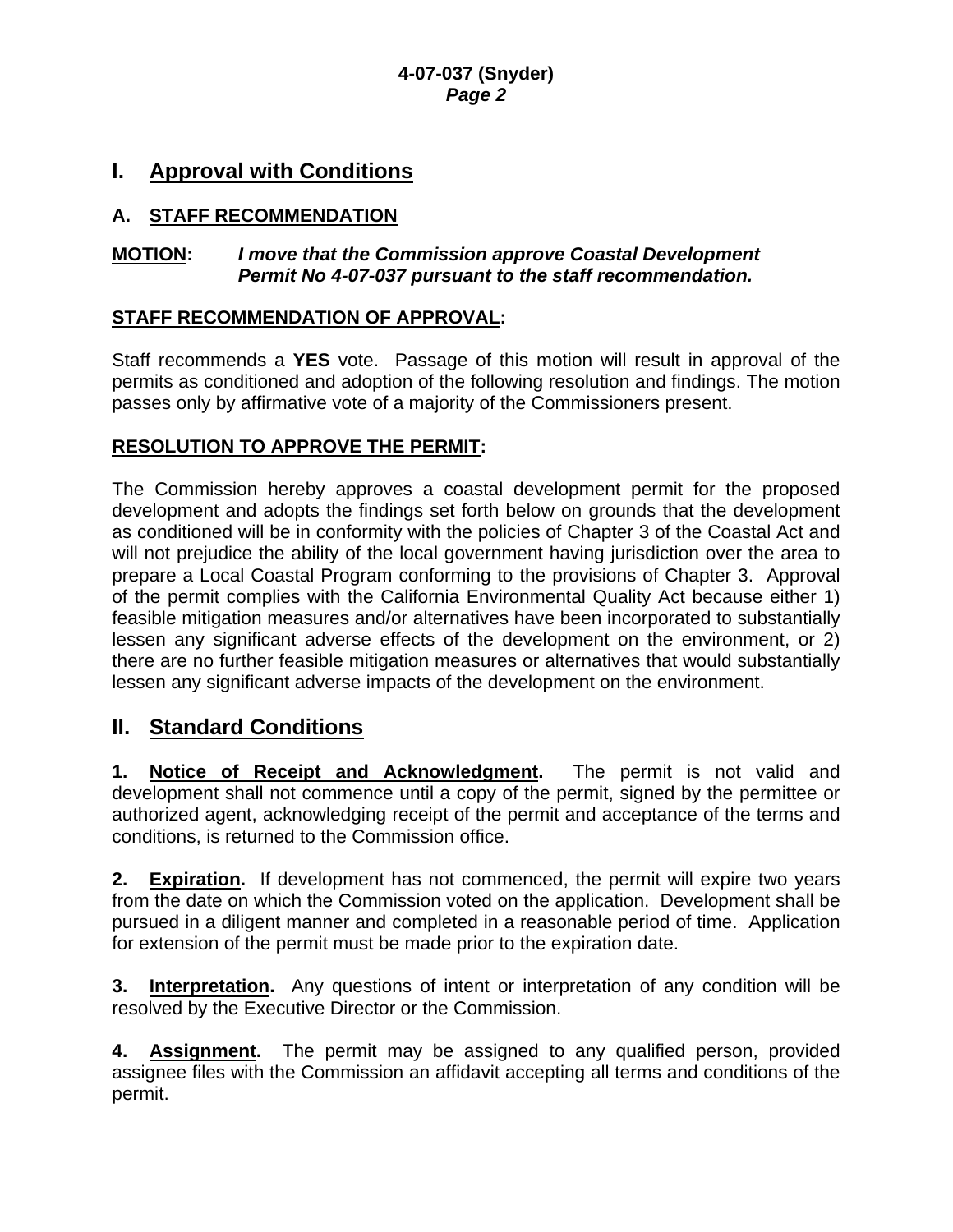**5. Terms and Conditions Run with the Land.** These terms and conditions shall be perpetual, and it is the intention of the Commission and the permittee to bind all future owners and possessors of the subject property to the terms and conditions.

## **III. Special Conditions**

#### **1. Plans Conforming to Geotechnical Engineer's Recommendations**

By acceptance of this permit, the applicant agrees to comply with the recommendations contained in the Geologic and Soils Engineering Investigation reports, prepared by GeoConcepts Inc., dated July 14, 2004, September 13, 2005, and January 12, 2006. These recommendations, including recommendations concerning grading, foundation, retaining walls, sewage disposal, and drainage shall be incorporated into all final design and construction plans, which must be reviewed and approved by the consultant prior to commencement of development.

The final plans approved by the consultants shall be in substantial conformance with the plans approved by the Commission relative to construction, grading, and drainage. Any substantial changes in the proposed development approved by the Commission that may be required by the consultant shall require amendment(s) to the permit(s) or new Coastal Development Permit(s).

## **2. Landscaping and Erosion Control Plans**

**Prior to issuance of a coastal development permit**, the applicants shall submit final landscaping and erosion control plans, prepared by a licensed landscape architect or a qualified resource specialist, for review and approval by the Executive Director. The plans shall incorporate the criteria set forth below. All development shall conform to the approved landscaping and erosion control plans:

## **A) Landscaping Plan**

1) All graded & disturbed areas on the subject site shall be planted and maintained for erosion control purposes within (60) days of receipt of the certificate of occupancy for the residence. To minimize the need for irrigation all landscaping shall consist primarily of native/drought resistant plants, as listed by the California Native Plant Society, Santa Monica Mountains Chapter, in their document entitled Recommended List of Native Plants for Landscaping in the Santa Monica Mountains, updated August 2007. All native plant species shall be of local genetic stock. No plant species listed as problematic and/or invasive by the California Native Plant Society, the California Invasive Plant Council, or by the State of California shall be employed or allowed to naturalize or persist on the site. No plant species listed as a 'noxious weed' by the State of California or the U.S. Federal Government shall be utilized or maintained within the property.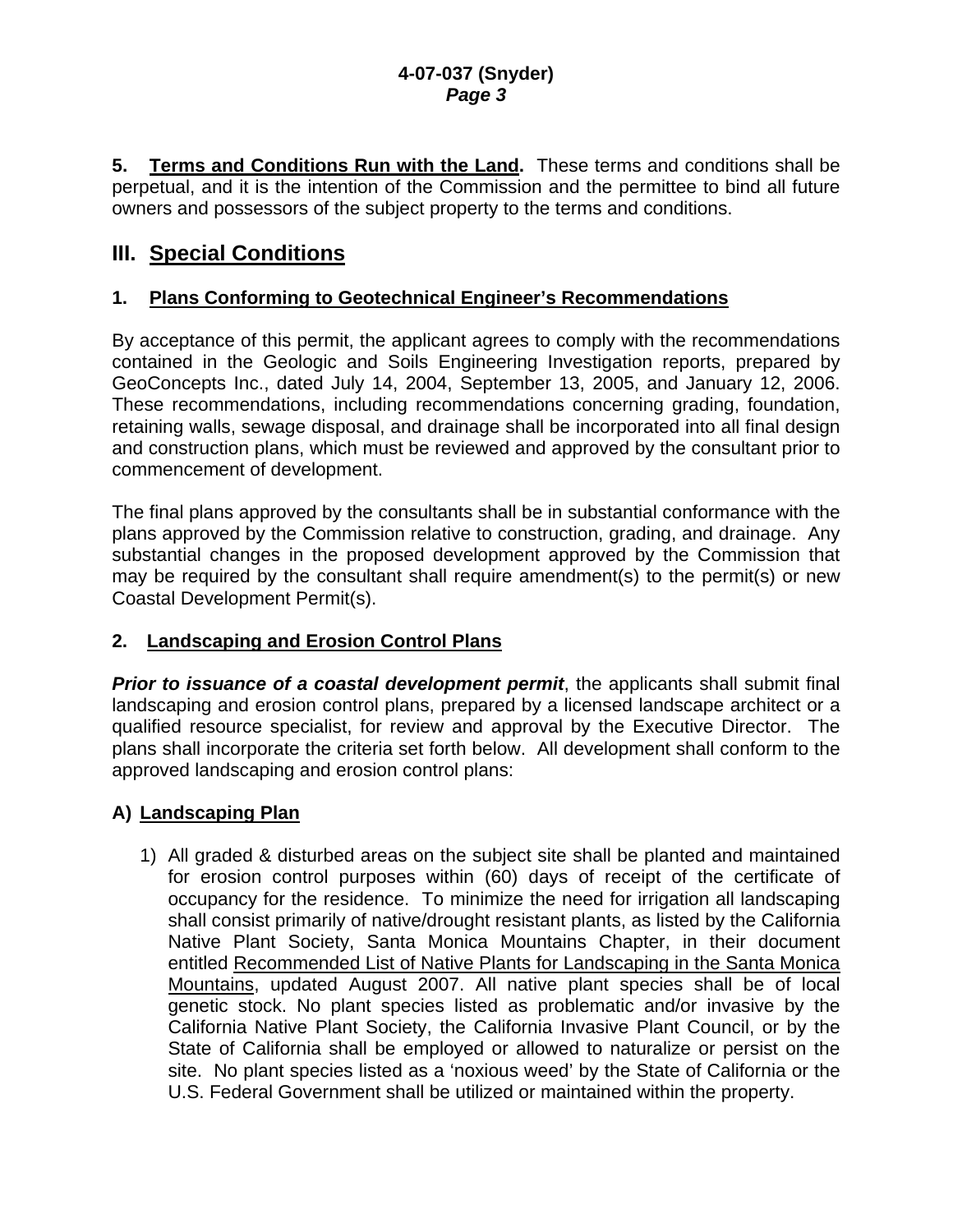- 2) All cut and fill slopes shall be stabilized with planting at the completion of final grading. Planting shall be primarily of native plant species indigenous to the Santa Monica Mountains using accepted planting procedures, consistent with fire safety requirements. All native plant species shall be of local genetic stock. Such planting shall be adequate to provide 90 percent coverage within two (2) years, and this requirement shall apply to all disturbed soils.
- 3) Plantings will be maintained in good growing condition throughout the life of the project and, whenever necessary, shall be replaced with new plant materials to ensure continued compliance with applicable landscape requirements.
- 4) Vegetation within 20 feet of the proposed house may be removed to mineral earth. Vegetation within a 200-foot radius of the main structure may be selectively thinned in order to reduce fire hazard. However, such thinning shall only occur in accordance with the approved long-term fuel modification plan dated May 7, 2007 submitted for this project. Irrigated lawn, turf and ground cover planted within the first twenty foot radius of the proposed house shall be selected from the most drought tolerant species or subspecies, or varieties suited to the Mediterranean climate of the Santa Monica Mountains.
- 5) Rodenticides containing any anticoagulant compounds (including, but not limited to, Warfarin, Brodifacoum, Bromadiolone or Diphacinone) shall not be used.
- 6) Fencing of the entire property is prohibited. Fencing shall extend no further than Zone B shown on the approved long-term fuel modification plan dated May 7, 2007 submitted for this project. The fencing type and location shall be illustrated on the landscape plan. Fencing shall also be subject to the color requirements outlined in Special Condition Six (6) below.

The Permittee shall undertake development in accordance with the final approved plan. Any proposed changes to the approved final plan shall be reported to the Executive Director. No changes to the approved final plan shall occur without a Coastal Commission - approved amendment to the coastal development permit, unless the Executive Director determines that no amendment is required.

#### **B) Interim Erosion Control Plan**

- 1) The plan shall delineate the areas to be disturbed by grading or construction activities and shall include any temporary access roads, staging areas and stockpile areas. The natural areas on the site shall be clearly delineated on the project site with fencing or survey flags.
- 2) The plan shall specify that grading shall take place only during the dry season (April 1 – October 31). This period may be extended for a limited period of time if the situation warrants such a limited extension, if approved by the Executive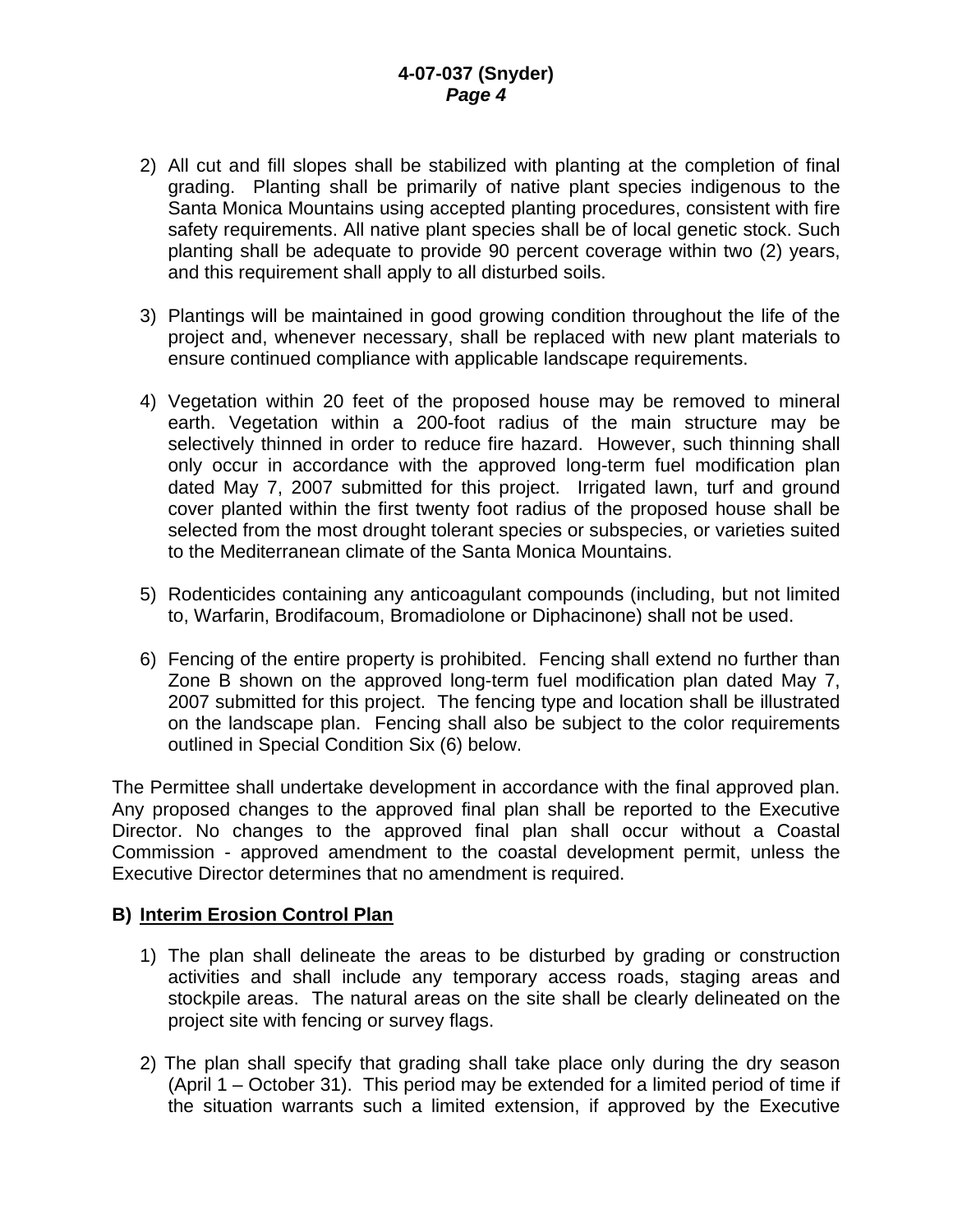Director. The applicants shall install or construct temporary sediment basins (including debris basins, desilting basins, or silt traps), temporary drains and swales, sand bag barriers, silt fencing, and shall stabilize any stockpiled fill with geofabric covers or other appropriate cover, install geotextiles or mats on all cut or fill slopes, and close and stabilize open trenches as soon as possible. These erosion control measures shall be required on the project site prior to or concurrent with the initial grading operations and maintained throughout the development process to minimize erosion and sediment from runoff waters during construction. All sediment should be retained on-site, unless removed to an appropriate, approved dumping location either outside of the coastal zone or within the coastal zone to a site permitted to receive fill.

3) The plan shall also include temporary erosion control measures should grading or site preparation cease for a period of more than 30 days, including but not limited to: stabilization of all stockpiled fill, access roads, disturbed soils and cut and fill slopes with geotextiles and/or mats, sand bag barriers, silt fencing; temporary drains and swales and sediment basins. The plans shall also specify that all disturbed areas shall be seeded with native grass species and include the technical specifications for seeding the disturbed areas. These temporary erosion control measures shall be monitored and maintained until grading or construction operations resume.

#### **C) Monitoring**

- (1) Five years from the date of the receipt of the Certificate of Occupancy for the residence the applicants shall submit for the review and approval of the Executive Director, a landscape monitoring report, prepared by a licensed Landscape Architect or qualified Resource Specialist, that certifies whether the on-site landscaping is in conformance with the landscape plan approved pursuant to this Special Condition. The monitoring report shall include photographic documentation of plant species and plant coverage.
- (2) If the landscape monitoring report indicates the landscaping is not in conformance with or has failed to meet the performance standards specified in the landscaping plan approved pursuant to this permit, the applicants, or successors in interest, shall submit a revised or supplemental landscape plan for the review and approval of the Executive Director. The revised landscaping plan must be prepared by a licensed Landscape Architect or a qualified Resource Specialist and shall specify measures to remediate those portions of the original plan that have failed or are not in conformance with the original approved plan.

#### **3. Assumption of Risk, Waiver of Liability and Indemnity**

By acceptance of this permit, the applicants acknowledge and agree (i) that the site may be subject to hazards from wildfire; (ii) to assume the risks to the applicants and the property that is the subject of this permit of injury and damage from such hazards in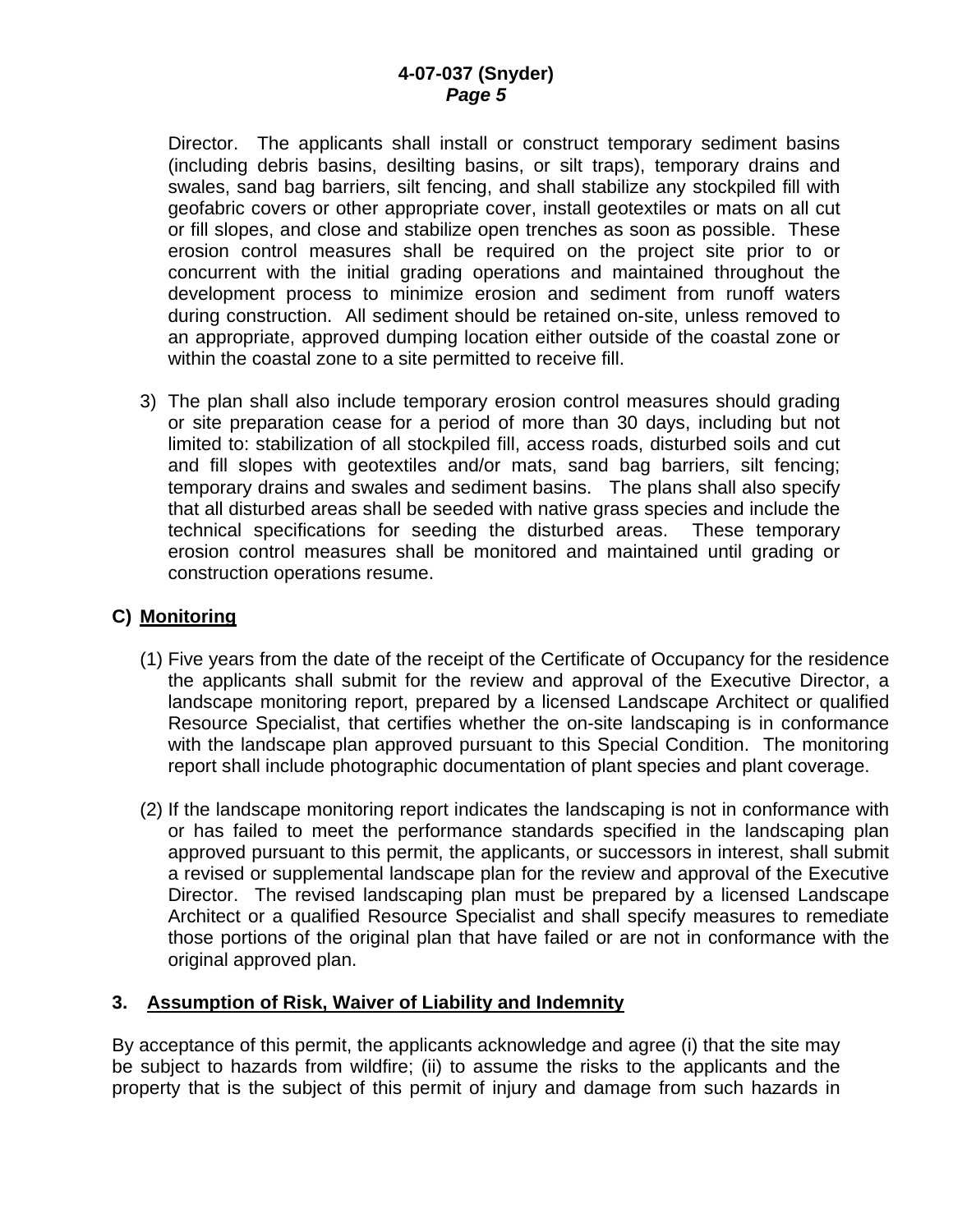connection with this permitted development; (iii) to unconditionally waive any claim of damage or liability against the Commission, its officers, agents, and employees for injury or damage from such hazards; and (iv) to indemnify and hold harmless the Commission, its officers, agents, and employees with respect to the Commission's approval of the project against any and all liability, claims, demands, damages, costs (including costs and fees incurred in defense of such claims), expenses, and amounts paid in settlement arising from any injury or damage due to such hazards.

#### **4. Drainage and Polluted Runoff Control Plan**

- **A.** *Prior to issuance of the coastal development permit*, the applicants shall submit for the review and approval of the Executive Director, final drainage and runoff control plans, including supporting calculations. The plan shall be prepared by a licensed engineer and shall incorporate structural and non-structural Best Management Practices (BMPs) designed to control the volume, velocity and pollutant load of stormwater leaving the developed site. The plan shall be reviewed and approved by the consulting engineering geologist to ensure the plan is in conformance with geologist's recommendations. In addition to the specifications above, the plan shall be in substantial conformance with the following requirements:
	- (a) Selected BMPs (or suites of BMPs) shall be designed to treat, infiltrate or filter the amount of stormwater runoff produced by all storms up to and including the 85<sup>th</sup> percentile, 24-hour runoff event for volume-based BMPs, and/or the 85th percentile, 1-hour runoff event, with an appropriate safety factor (i.e., 2 or greater), for flow-based BMPs.
	- (b) Runoff shall be conveyed off site in a non-erosive manner.
	- (c) Energy dissipating measures shall be installed at the terminus of outflow drains.
	- (d) The plan shall include provisions for maintaining the drainage system, including structural BMPs, in a functional condition throughout the life of the approved development. Such maintenance shall include the following: (1) BMPs shall be inspected, cleaned and repaired when necessary prior to the onset of the storm season, no later than September  $30<sup>th</sup>$  each year and (2) should any of the project's surface or subsurface drainage/filtration structures or other BMPs fail or result in increased erosion, the applicant/landowner or successor-in-interest shall be responsible for any necessary repairs to the drainage/filtration system or BMPs and restoration of the eroded area. Should repairs or restoration become necessary, prior to the commencement of such repair or restoration work, the applicants shall submit a repair and restoration plan to the Executive Director to determine if an amendment or new coastal development permit is required to authorize such work.
- **B.** The permittee shall undertake development in accordance with the approved final plans. Any proposed changes to the approved final plans shall be reported to the Executive Director. No changes to the approved final plans shall occur without a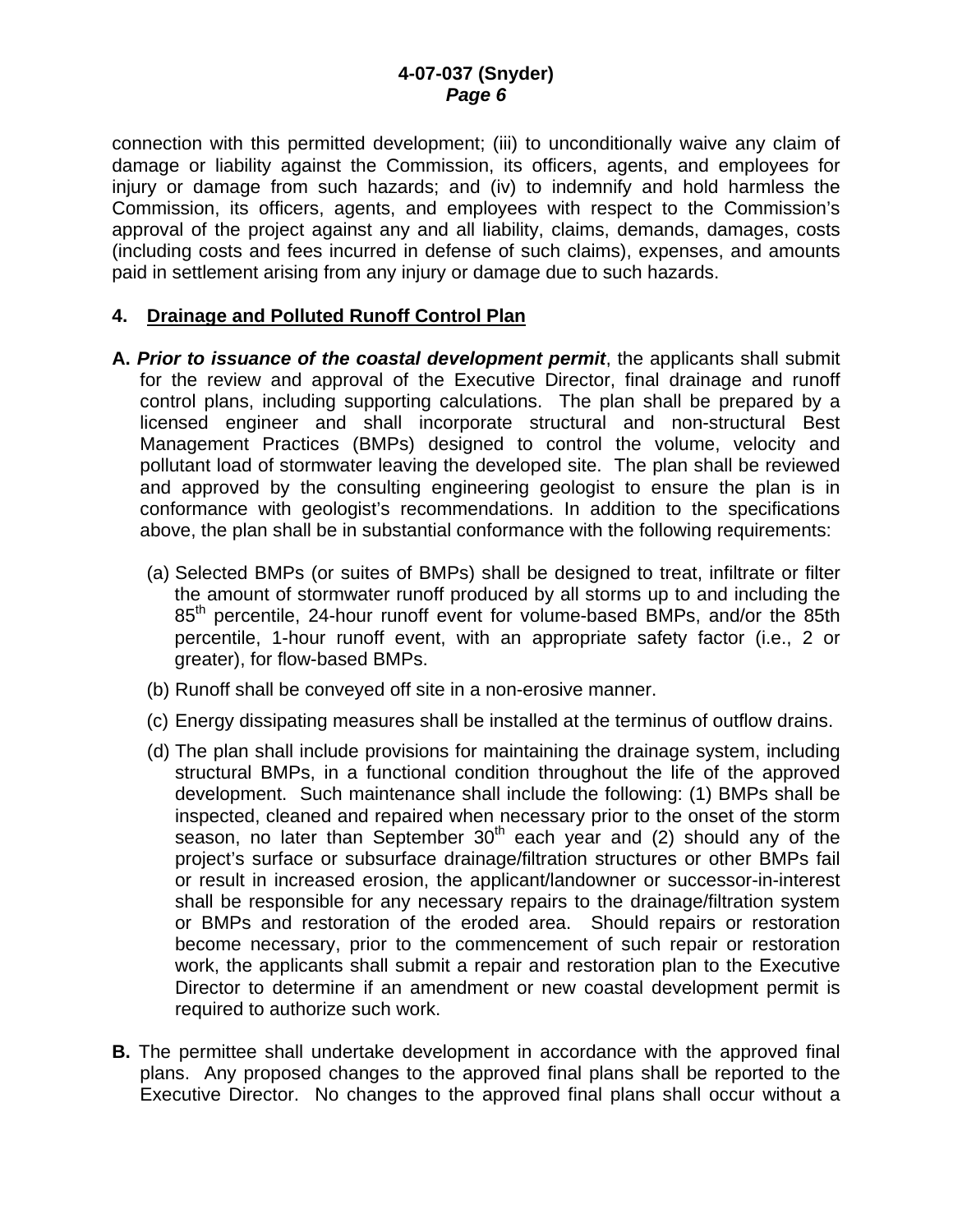Commission amendment to this coastal development permit unless the Executive Director determines that no amendment is legally required.

## **5. Removal of Natural Vegetation**

Removal of natural vegetation for the purpose of fuel modification within the 100 foot zone surrounding the proposed structure(s) shall not commence until the local government has issued a building or grading permit for the development approved pursuant to this permit. Vegetation thinning within the 100-200 foot fuel modification zone shall not occur until commencement of construction of the structure(s) approved pursuant to this permit.

## **6. Structural Appearance**

*Prior to the issuance of the coastal development permit, the applicants shall submit* for the review and approval of the Executive Director, a color palette and material specifications for the outer surface of all structures authorized by the approval of Coastal Development Permit No. 4-07-037. The palette samples shall be presented in a format not to exceed  $8\frac{1}{2}$ " x 11" x  $\frac{1}{2}$ " in size. The palette shall include the colors proposed for the roofs, trims, exterior surfaces, driveways, retaining walls, and other structures authorized by this permit. Acceptable colors shall be limited to colors compatible with the surrounding environment (earth tones) including shades of green, brown and gray with no white or light shades and no bright tones. All windows shall be comprised of non-glare glass.

The approved structures shall be colored and constructed with only the colors and window materials authorized pursuant to this special condition. Alternative colors or materials for future repainting or resurfacing or new windows may only be applied to the structures authorized by Coastal Development Permit No. 4-07-037 if such changes are specifically authorized by the Executive Director as complying with this special condition.

## **7. Lighting Restriction**

- A. The only outdoor night lighting allowed on the subject parcel is limited to the following:
	- 1. The minimum necessary to light walkways used for entry and exit to the structures, including parking areas on the site. This lighting shall be limited to fixtures that do not exceed two feet in height above finished grade, are directed downward and generate the same or less lumens equivalent to those generated by a 60 watt incandescent bulb, unless a greater number of lumens is authorized by the Executive Director.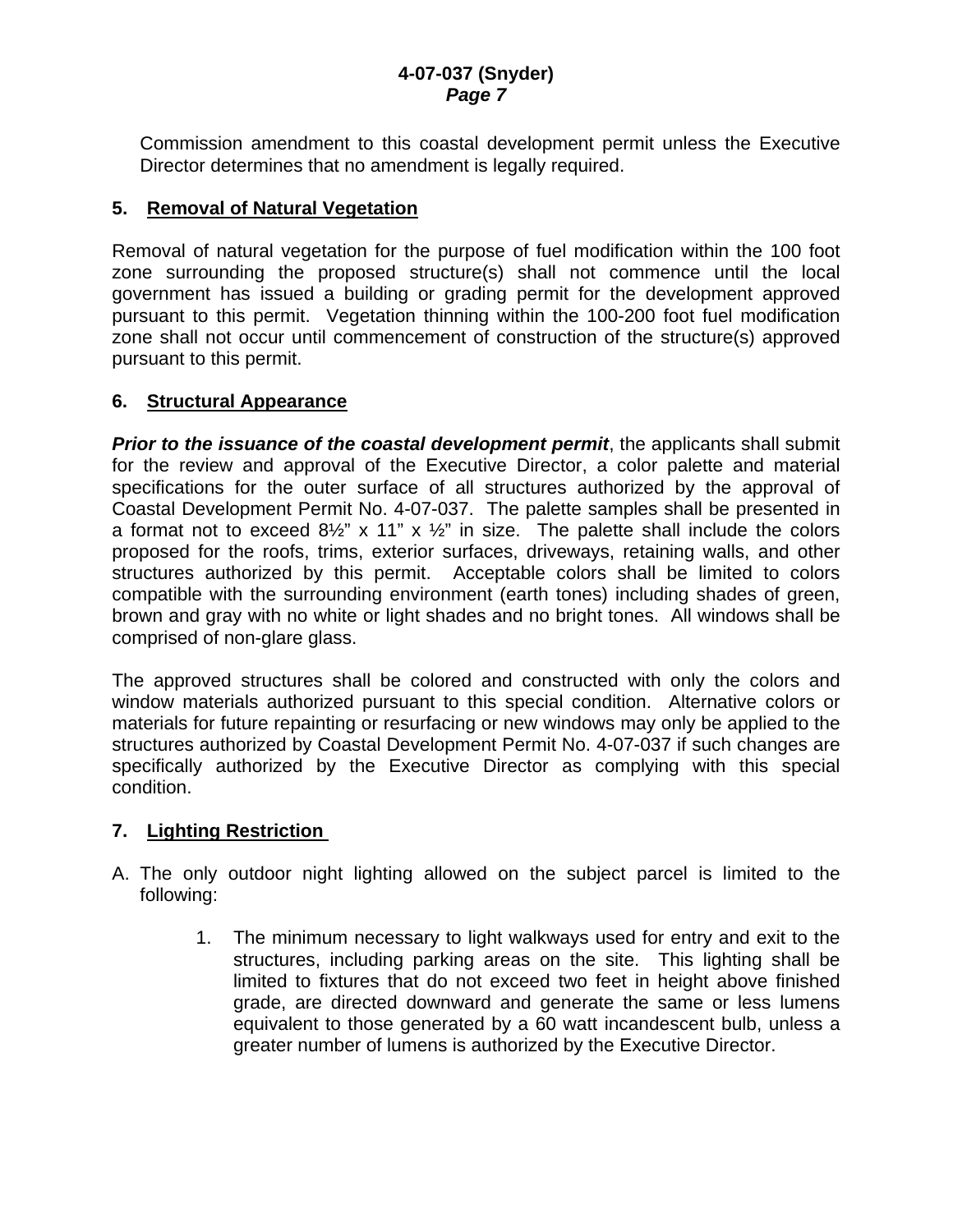- 2. Security lighting attached to the residence and garage shall be controlled by motion detectors and is limited to same or less lumens equivalent to those generated by a 60 watt incandescent bulb.
- 3. The minimum necessary to light the entry area to the driveway with the same or less lumens equivalent to those generated by a 60 watt incandescent bulb.
- B. No lighting around the perimeter of the site and no lighting for aesthetic purposes is allowed.

## **8. Lot Combination**

- A. By acceptance of this permit, the applicants agree, on behalf of themselves and all successors and assigns with respect to the subject property, that: (1) All portions of the two parcels known as APN 4461-017-012 and APN 4461-017-013 shall be recombined and unified, and shall henceforth be considered and treated as a single parcel of land for all purposes, including but not limited to sale, conveyance, lease, development, taxation or encumbrance; and (2) the single parcel created thereby shall not be divided, and none of the parcels existing at the time of this permit approval shall be alienated from each other or from any portion of the combined and unified parcel hereby created.
- B. *Prior to issuance of this coastal development permit*, the applicants shall execute and record a deed restriction, in a form acceptable to the Executive Director, reflecting the restrictions set forth above. The deed restriction shall include a legal description and graphic depiction of the two parcels being recombined and unified. The deed restriction shall run with the land, binding all successors and assigns, and shall be recorded free of prior liens that the Executive Director determines may affect the enforceability of the restriction.
- C. *Prior to issuance of this coastal development permit*, but after the deed restriction described in the prior paragraph is recorded, the applicant shall provide evidence to the Executive Director that the applicant has provided a copy of the recorded deed restriction to the county assessor's office and requested that the assessor's office revise its records and maps to reflect the combination of the parcels.

## **9. Future Development Restriction**

This permit is only for the development described in Coastal Development Permit No. 4- 07-037. Pursuant to Title 14 California Code of Regulations Section 13250(b)(6) the exemptions otherwise provided in Public Resources Code Section 30610(a) shall not apply to any future development on any portion of the parcel. Accordingly, any future improvements to any portion of the property, including but not limited to the residence, garage, septic system, landscaping, and removal of vegetation or grading other than as provided for in the approved fuel modification/landscape plan prepared pursuant to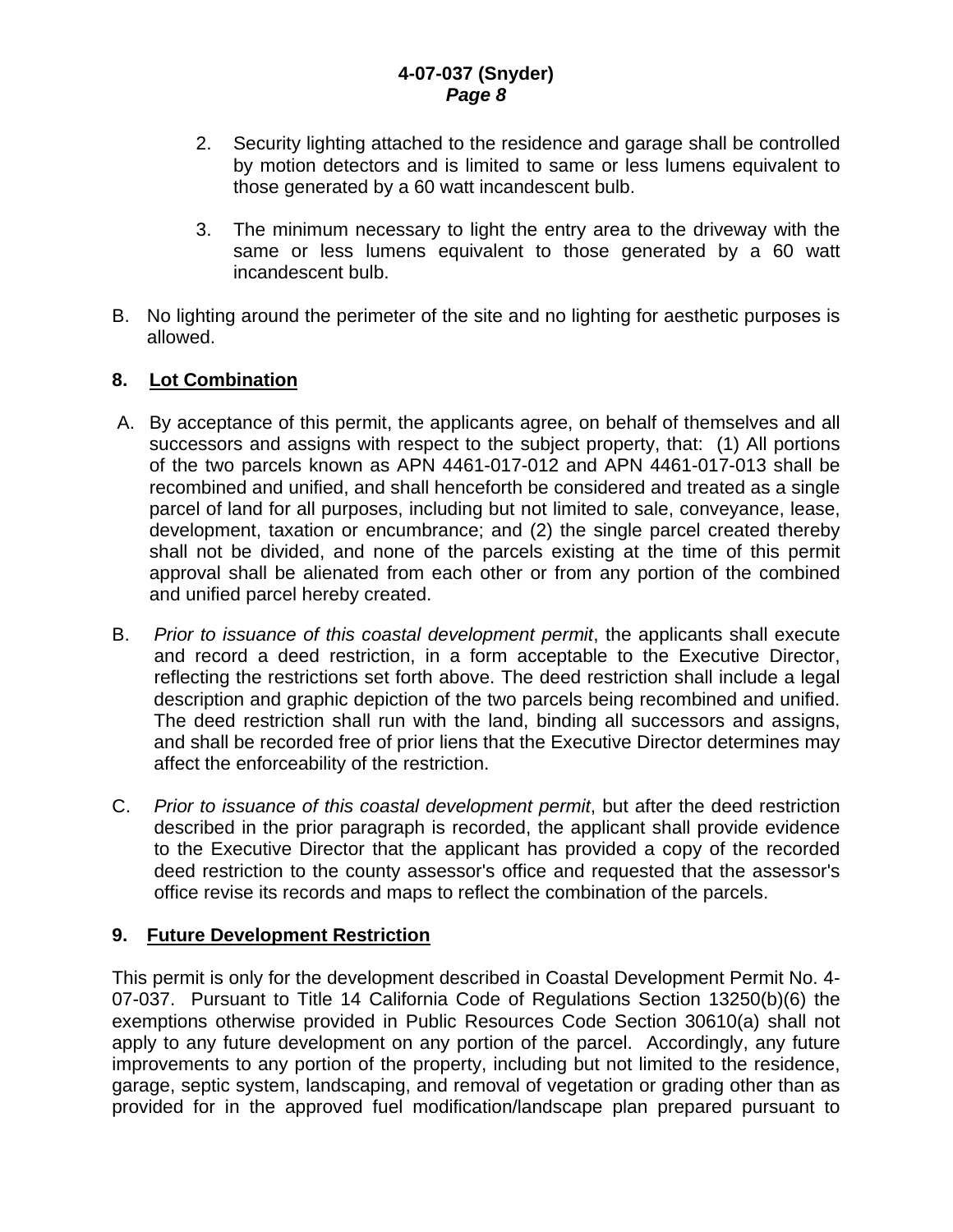Special Condition Two (2), shall require an amendment to Coastal Development Permit No. 4-07-037 from the Commission or shall require an additional coastal development permit from the Commission or from the applicable certified local government.

## **10. Deed Restriction**

**Prior to issuance of the coastal development permit, the applicants shall submit to** the Executive Director, for review and approval, documentation demonstrating that the applicants have executed and recorded against the parcel(s) governed by this permit a deed restriction, in a form and content acceptable to the Executive Director: (1) indicating that, pursuant to this permit, the California Coastal Commission has authorized development on the subject property, subject to terms and conditions that restrict the use and enjoyment of that property; and (2) imposing the Special Conditions of this permit as covenants, conditions and restrictions on the use and enjoyment of the property. The deed restriction shall include a legal description of the entire parcel or parcels governed by this permit. The deed restriction shall also indicate that, in the event of an extinguishment or termination of the deed restriction for any reason, the terms and conditions of this permit shall continue to restrict the use and enjoyment of the subject property so long as either this permit or the development it authorizes, or any part, modification, or amendment thereof, remains in existence on or with respect to the subject property.

# **IV. Findings and Declarations**

The Commission hereby finds and declares:

# **A. Project Description and Background**

The applicant is proposing to construct a two-story, 24 ft. high, 2,131 sq. ft. single family residence with an attached 2 car garage, septic system, landscaping, retaining walls and 294 cu. yds. of grading (86 cu. yds cut, 147 cu. yds. fill, and import of 61 cu. yds.) (**Exhibits 2-6**).

The subject .23-acre property is located in the Malibu Vista small lot subdivision just north of the city limits of the City of Malibu, approximately 2.4 miles inland of the intersection of Pacific Coast Highway Kanan Dume Road. The parcel is located on the west side of Latigo Canyon Road (**Exhibit 1**) and surrounded by single family residences to the north, south, and west. The subject site is primarily vegetated with non-native vegetation and the proposed project will not result in any removal of environmentally sensitive habitat area (ESHA). Additionally, the entire required 200 ft. radius fuel modification area for the proposed residence will overlap with the existing fuel modification zones for the adjacent residences; therefore, fuel modification for the proposed residence will not require the removal of any existing native vegetation or result in any potential adverse impacts to sensitive habitat areas on or adjacent to the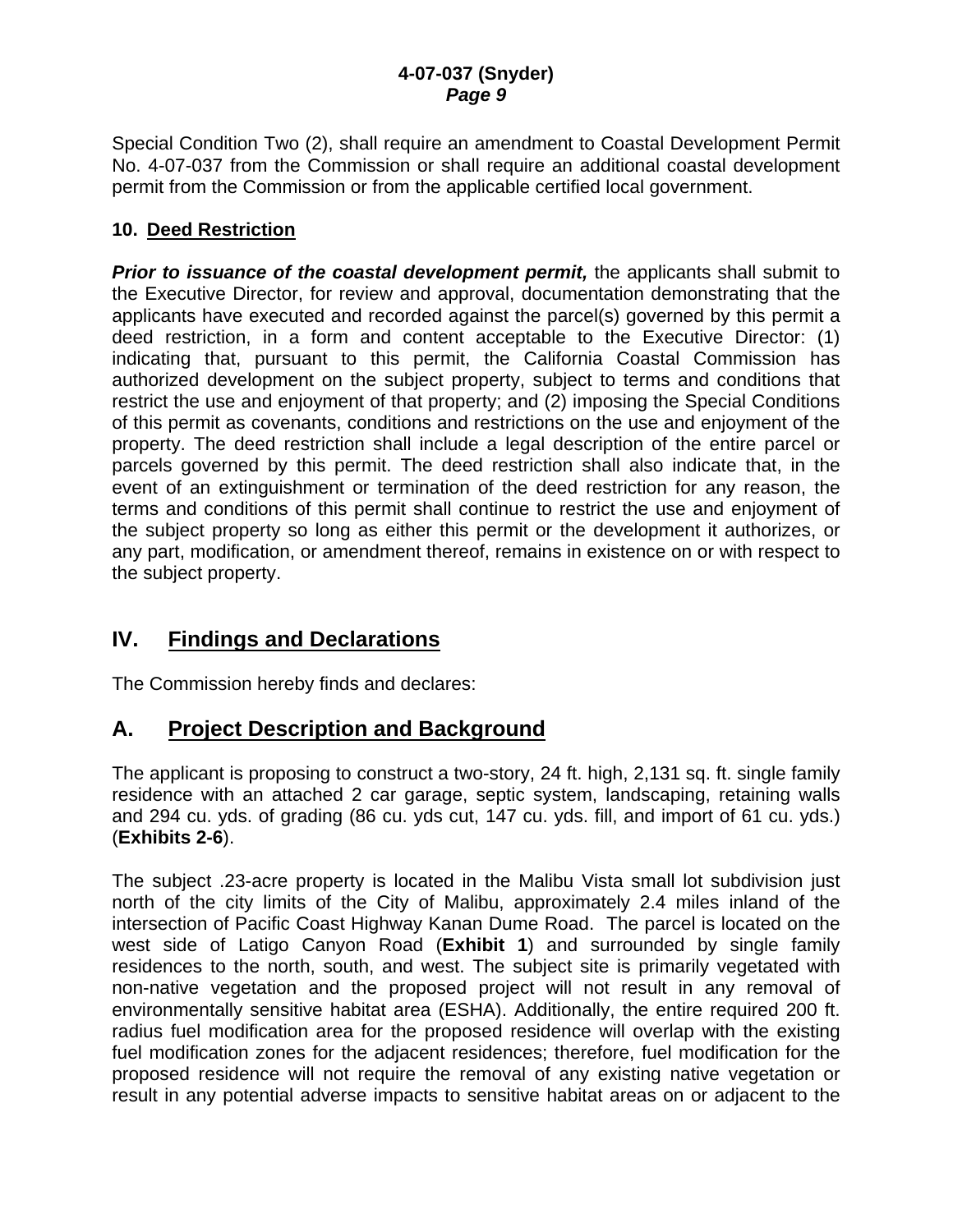project site. The proposed project, including the driveway, walkways, roof and all overhanging areas, are located at least five feet beyond the dripline of the one existing oak tree located on the north east corner of the site. No oak trees will be disturbed for development.

## **B. Hazards and Geologic Stability**

The proposed development is located in the Malibu/Santa Monica Mountains area, an area that is generally considered to be subject to an unusually high amount of natural hazards. Geologic hazards common to the Santa Monica Mountains area include landslides, erosion, and flooding. In addition, fire is an inherent threat to the indigenous chaparral community of the coastal mountains. Wildfires often denude hillsides in the Santa Monica Mountains of all existing vegetation, thereby contributing to an increased potential for erosion and landslides on property.

Section 30253 of the Coastal Act states, in pertinent part, that new development shall:

- *(1) Minimize risks to life and property in areas of high geologic, flood, and fire hazard.*
- *(2) Assure stability and structural integrity, and neither create nor contribute significantly to erosion, instability, or destruction of the site or surrounding area or in any way require the construction of protective devices that would substantially alter natural landforms along bluffs and cliffs.*

#### **Geology**

The undeveloped site is located in Malibu Vista, a built-out small lot subdivision in the Santa Monica Mountains just outside of the city limits of the City of Malibu. The property is situated on the east flank of a north trending ridge within the southeast portion of the Santa Monica Mountains. The property consists of a slope descending to the east. Maximum topographic relief on-site is about 30 feet. Descending slopes display a general gradient of 4:1 or less. Surface water on the site drains as sheet flow down descending slopes to low-lying areas offsite to the street.

The applicant has submitted the following reports which address geologic conditions on the site: "Preliminary Geologic and Soils Engineering Investigation", prepared by GeoConcepts, Inc., dated July 14, 2004; "Addendum Report No. 1" prepared by GeoConcepts, Inc., dated September 13, 2005; "Addendum Report No. 2" prepared by GeoConcepts, Inc., dated January 12, 2006. The geologic consultants have found the geology of the proposed project site to be suitable for the construction of the proposed residential development on the site. They have identified no landslides or other geologic hazards on the site. The report states that:

"It is the finding of this corporation, based upon the subsurface data that the proposed project will be safe from landslide, settlement or slippage and will not adversely affect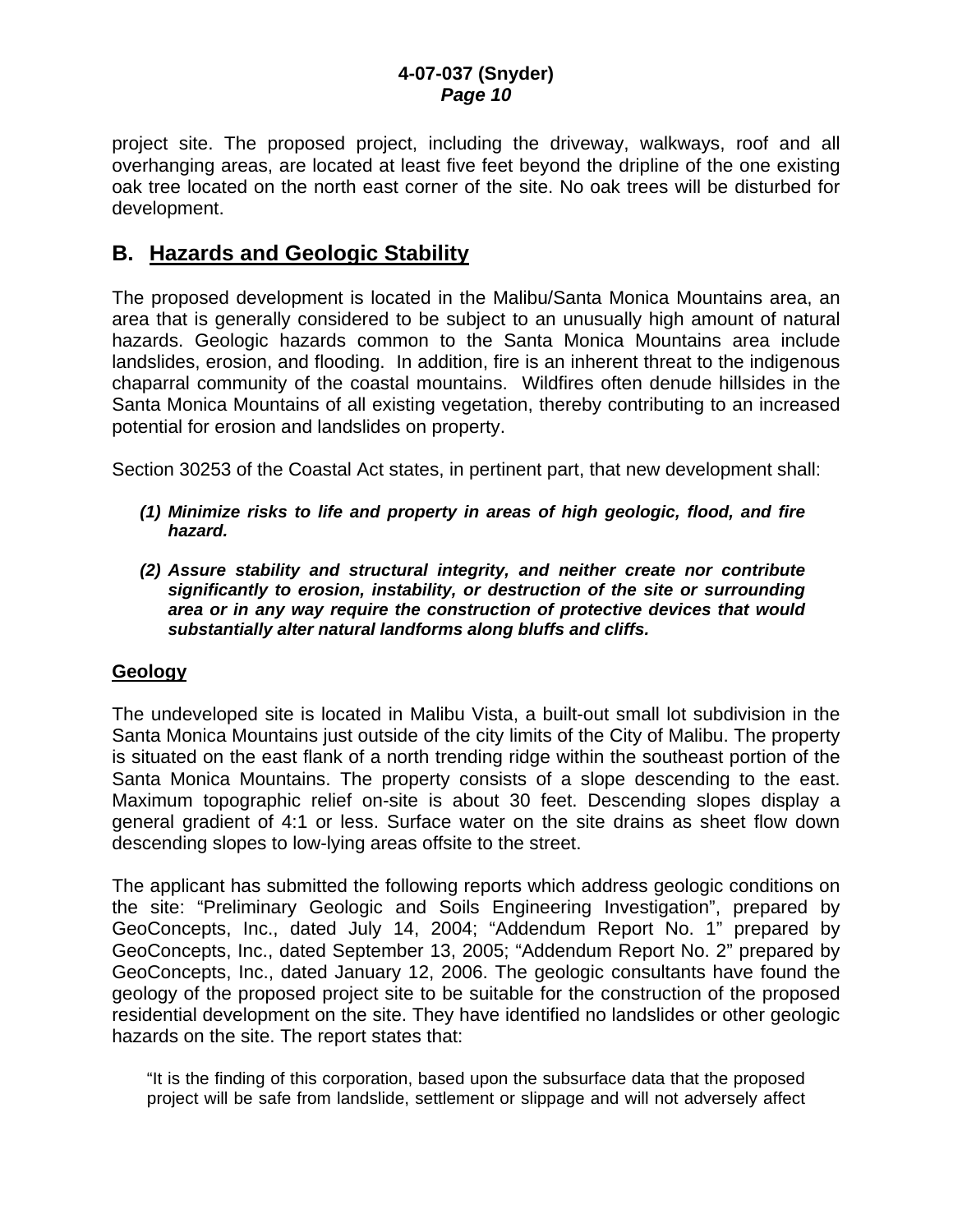adjacent property, provided this corporation's recommendations and those of the County of Los Angeles and Uniform Building Code are followed and maintained."

The geologic and geotechnical engineering consultants conclude that the proposed development is feasible and will be free from geologic hazard provided their recommendations are incorporated into the proposed development. The geotechnical report contains several recommendations to be incorporated into the project including grading, foundations, concrete slabs, drainage, sewage system, and excavations. To ensure that the recommendations of the consultants have been incorporated into all proposed development, the Commission, as specified in **Special Condition One (1),** requires the applicant to incorporate the recommendations cited in the geotechnical report into all final design and construction plans. Final plans approved by the consultant shall be in substantial conformance with the plans approved by the Commission. Any substantial changes to the proposed development, as approved by the Commission, which may be recommended by the applicant's consultant shall require an amendment to the permit or a new coastal development permit.

The Commission finds that controlling and diverting run-off in a non-erosive manner from the proposed structures, impervious surfaces, and building pad will also add to the geologic stability of the project site. Therefore, in order to minimize erosion and ensure stability of the project site, and to ensure that adequate drainage and erosion control is included in the proposed development, the Commission requires the applicants to submit final drainage and erosion control plans certified by the geotechnical engineer, as specified in **Special Conditions Two (2)** and **Four (4)**.

In addition, the applicants are proposing approximately 294 cu. yds. of grading (86 cu. yds cut, 147 cu. yds. fill, and import of 61 cu. yds.) The Commission finds that landscaping of graded and disturbed areas on the subject site will serve to stabilize disturbed soils, reduce erosion and thus enhance and maintain the geologic stability of the site. Therefore, **Special Condition Two (2)** requires the applicants to utilize and maintain native and non-invasive plant species compatible with the surrounding area for landscaping the project site. Invasive and non-native plant species are generally characterized as having a shallow root structure in comparison with their high surface/foliage weight. The Commission notes that non-native and invasive plant species with high surface/foliage weight and shallow root structures do not serve to stabilize slopes and that such vegetation results in potential adverse effects to the stability of the project site. Native species, alternatively, tend to have a deeper root structure than non-native and invasive species, and once established aid in preventing erosion. Therefore, the Commission finds that in order to ensure site stability, all slopes and disturbed and graded areas of the site shall be landscaped with appropriate native plant species, as specified in **Special Condition Two (2)**.

Furthermore, in order to ensure that vegetation clearance for fire protection purposes does not occur prior to commencement of grading or construction of the proposed structures, the Commission finds that it is necessary to impose a restriction on the removal of natural vegetation as specified in **Special Condition Five (5)**. This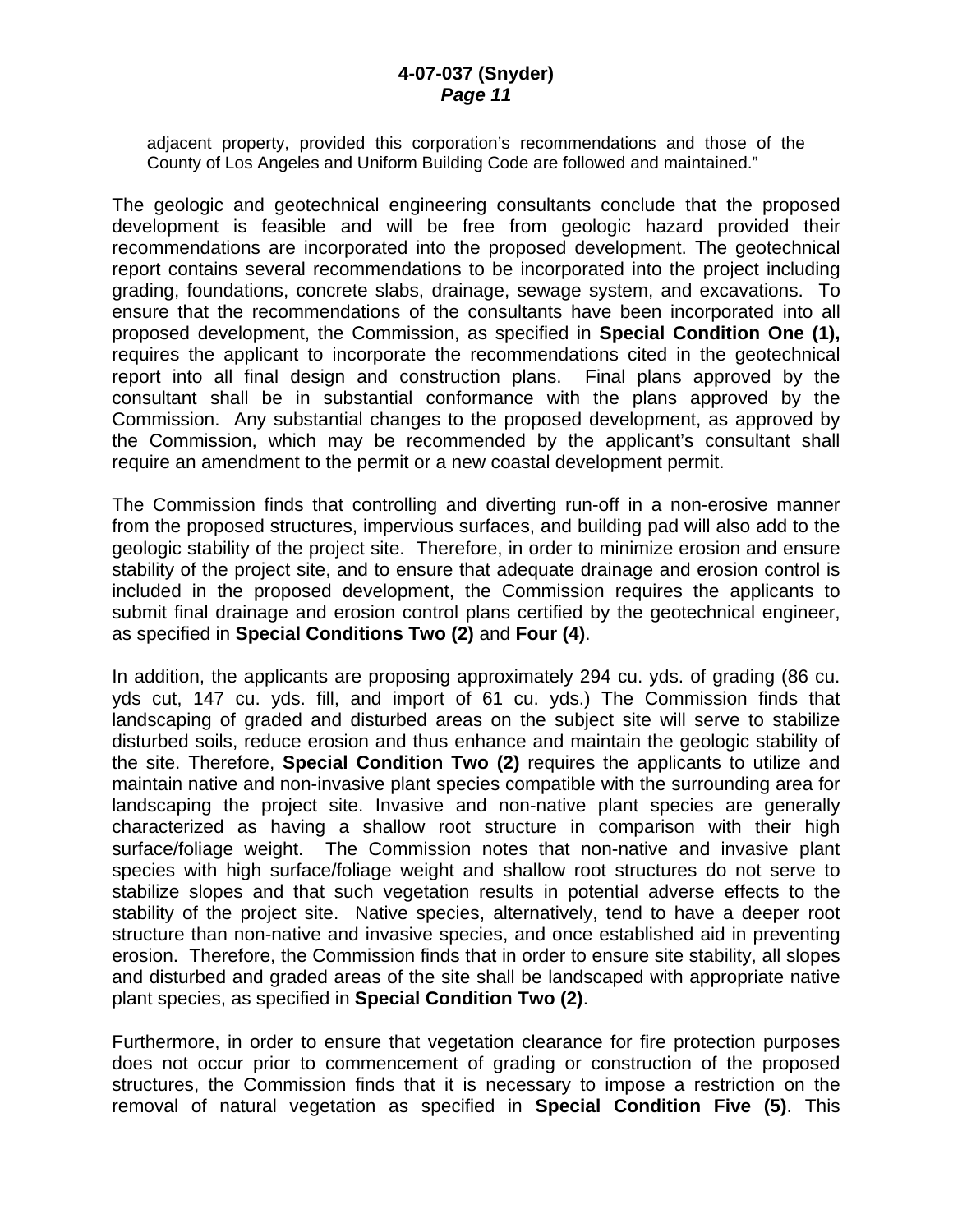restriction specifies that natural vegetation shall not be removed until grading or building permits have been secured and construction of the permitted structures has commenced. The limitation imposed by **Special Condition Five (5)** avoids loss of natural vegetation coverage resulting in unnecessary erosion in the absence of adequately constructed drainage and run-off control devices and implementation of the landscape and interim erosion control plans.

**Special Condition Ten (10)** requires the applicants to record a deed restriction that imposes the terms and conditions of this permit as a restriction on the use and enjoyment of the property and provides any prospective purchaser of the site with recorded notice that the restriction are imposed on the subject property.

The Commission finds that the proposed project, as conditioned, will minimize potential geologic hazards on the project site and adjacent properties, as required by Section 30253 of the Coastal Act.

#### **Wild Fire**

The proposed project is located in the Santa Monica Mountains, an area subject to an extraordinary potential for damage or destruction from wild fire. Typical vegetation in the Santa Monica Mountains consists mostly of coastal sage scrub and chaparral. Many plant species common to these communities produce and store terpenes, which are highly flammable substances (Mooney in Barbour, Terrestrial Vegetation of California, 1988). Chaparral and sage scrub communities have evolved in concert with, and continue to produce the potential for, frequent wild fires. The typical warm, dry summer conditions of the Mediterranean climate combine with the natural characteristics of the native vegetation to pose a risk of wild fire damage to development that cannot be completely avoided or mitigated.

Due to the fact that the proposed project is located in an area subject to an extraordinary potential for damage or destruction from wild fire, the Commission can only approve the project if the applicant assumes the liability from these associated risks. Through **Special Condition Three (3)**, assumption of risk, the applicants acknowledge the nature of the fire hazard which exists on the site and which may affect the safety of the proposed development. Moreover, through acceptance of **Special Condition Three (3)**, the applicants also agree to indemnify the Commission, its officers, agents and employees against any and all expenses or liability arising out of the acquisition, design, construction, operation, maintenance, existence, or failure of the permitted project.

For the reasons set forth above, the Commission finds that, as conditioned, the proposed project is consistent with Section 30253 of the Coastal Act.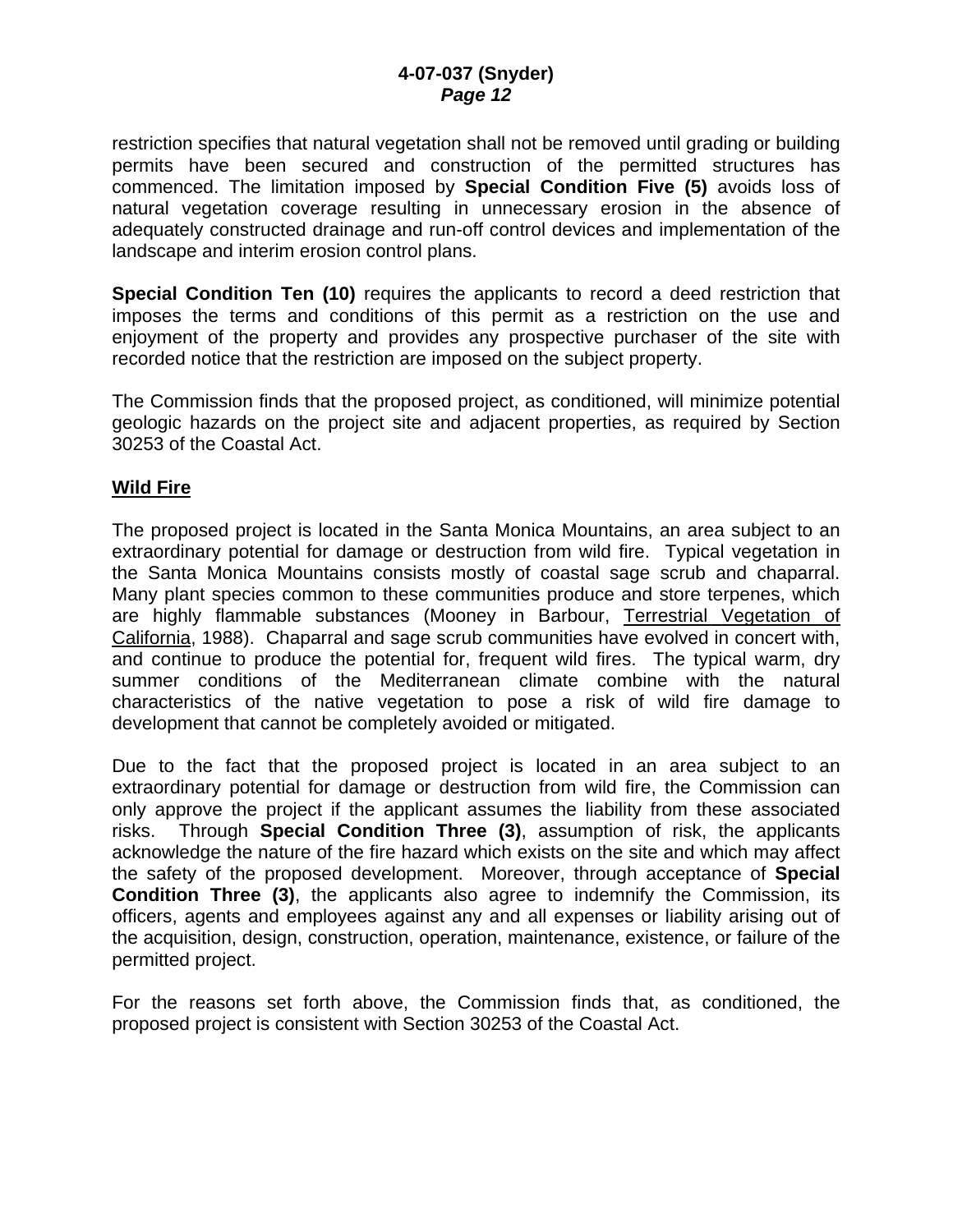## **C. Water Quality**

The Commission recognizes that new development in the Santa Monica Mountains has the potential to adversely impact coastal water quality through the removal of native vegetation, increase of impervious surfaces, increase of runoff, erosion, and sedimentation, and introduction of pollutants such as petroleum, cleaning products, pesticides, and other pollutant sources, as well as effluent from septic systems. Section 30231 of the Coastal Act states:

*The biological productivity and the quality of coastal waters, streams, wetlands, estuaries, and lakes appropriate to maintain optimum populations of marine organisms and for the protection of human health shall be maintained and, where feasible, restored through, among other means, minimizing adverse effects of waste water discharges and entrainment, controlling runoff, preventing depletion of ground water supplies and substantial interference with surface water flow, encouraging waste water reclamation, maintaining natural vegetation buffer areas that protect riparian habitats, minimizing alteration of natural streams.* 

As described in detail in the previous sections, the applicant proposes to construct a 2,131 sq. ft. single family residence with an attached 408 sq. ft. 2-car garage and driveway. The proposed development will result in an increase in impervious surface due the paved driveway and the footprint of the proposed residence itself, which in turn decreases the infiltrative function and capacity of existing permeable land on site. The reduction in permeable space leads to an increase in the volume and velocity of stormwater runoff that can be expected to leave the site. Further, pollutants commonly found in runoff associated with residential use include petroleum hydrocarbons including oil and grease from vehicles; heavy metals; synthetic organic chemicals including paint and household cleaners; soap and dirt from washing vehicles; dirt and vegetation from yard maintenance; litter; fertilizers, herbicides, and pesticides; and bacteria and pathogens from animal waste. The discharge of these pollutants to coastal waters can cause cumulative impacts such as: eutrophication and anoxic conditions resulting in fish kills and diseases and the alteration of aquatic habitat, including adverse changes to species composition and size; excess nutrients causing algae blooms and sedimentation increasing turbidity which both reduce the penetration of sunlight needed by aquatic vegetation which provide food and cover for aquatic species; disruptions to the reproductive cycle of aquatic species; and acute and sublethal toxicity in marine organisms leading to adverse changes in reproduction and feeding behavior. These impacts reduce the biological productivity and the quality of coastal waters, streams, wetlands, estuaries, and lakes and reduce optimum populations of marine organisms and have adverse impacts on human health.

Therefore, in order to find the proposed development consistent with the water and marine resource policies of the Coastal Act, the Commission finds it necessary to require the incorporation of Best Management Practices designed to control the volume, velocity and pollutant load of stormwater leaving the developed site. Critical to the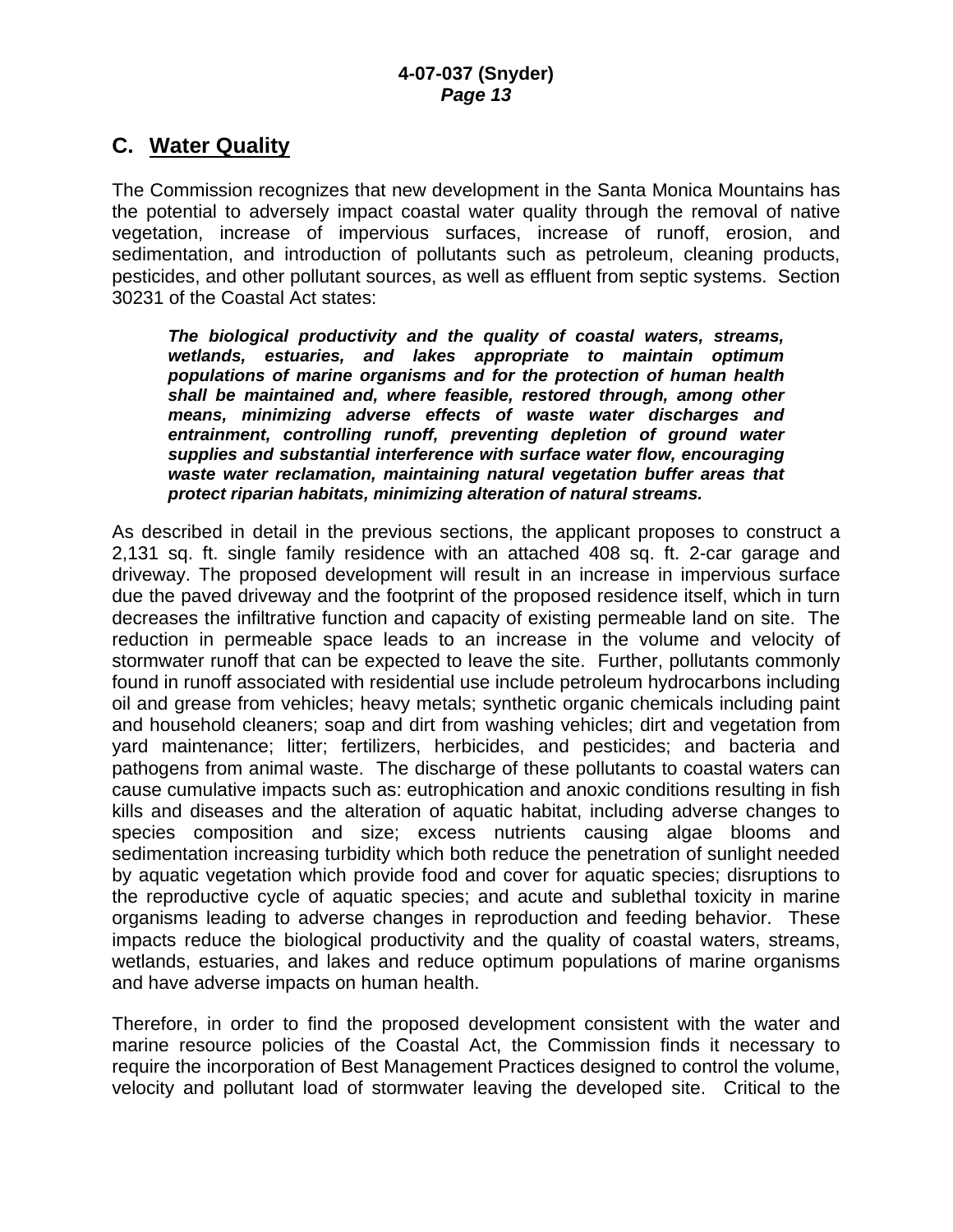successful function of post-construction structural BMPs in removing pollutants in stormwater to the Maximum Extent Practicable (MEP), is the application of appropriate design standards for sizing BMPs. The majority of runoff is generated from small storms. Additionally, storm water runoff typically conveys a disproportionate amount of pollutants in the initial period that runoff is generated during a storm event. Designing BMPs for the small, more frequent storms, rather than for the large infrequent storms, results in improved BMP performance at lower cost.

The Commission finds that sizing post-construction structural BMPs to accommodate (infiltrate, filter or treat) the runoff from the  $85<sup>th</sup>$  percentile storm runoff event, in this case, is equivalent to sizing BMPs based on the point of diminishing returns (i.e. the BMP capacity beyond which, insignificant increases in pollutants removal (and hence water quality protection) will occur, relative to the additional costs. Therefore, the Commission requires the selected post-construction structural BMPs be sized based on design criteria specified in **Special Condition Four (4)**, and finds this will ensure the proposed development will be designed to minimize adverse impacts to coastal resources, in a manner consistent with the water and marine policies of the Coastal Act.

Finally, the proposed development includes the installation of an on-site septic system to serve the residence. The applicants' geologic consultants performed percolation tests and evaluated the proposed septic system. The report concludes that the site is suitable for the septic system and there would be no adverse impact to the site or surrounding areas from the use of a septic system. Finally, the County of Los Angeles Environmental Health Department has given in-concept approval of the proposed septic system, determining that the system meets the requirements of the plumbing code. The Commission has found that conformance with the provisions of the plumbing code is protective of resources.

The project, as conditioned, will maintain the biological productivity and quality of coastal waters by minimizing adverse effects of waste water, controlling runoff, and minimizing erosion. Therefore, the Commission finds that, as conditioned, the project is consistent with Section 30231 of the Coastal Act.

# **D. Visual Resources**

Section 30251 of the Coastal Act states:

*The scenic and visual qualities of coastal areas shall be considered and protected as a resource of public importance. Permitted development shall be sited and designed to protect views to and along the ocean and scenic coastal areas, to minimize the alteration of natural land forms, to be visually compatible with the character of surrounding areas, and, where feasible, to restore and enhance visual quality in visually degraded areas. New development in highly scenic areas such as those designated in the California Coastline reservation and Recreation Plan prepared by the*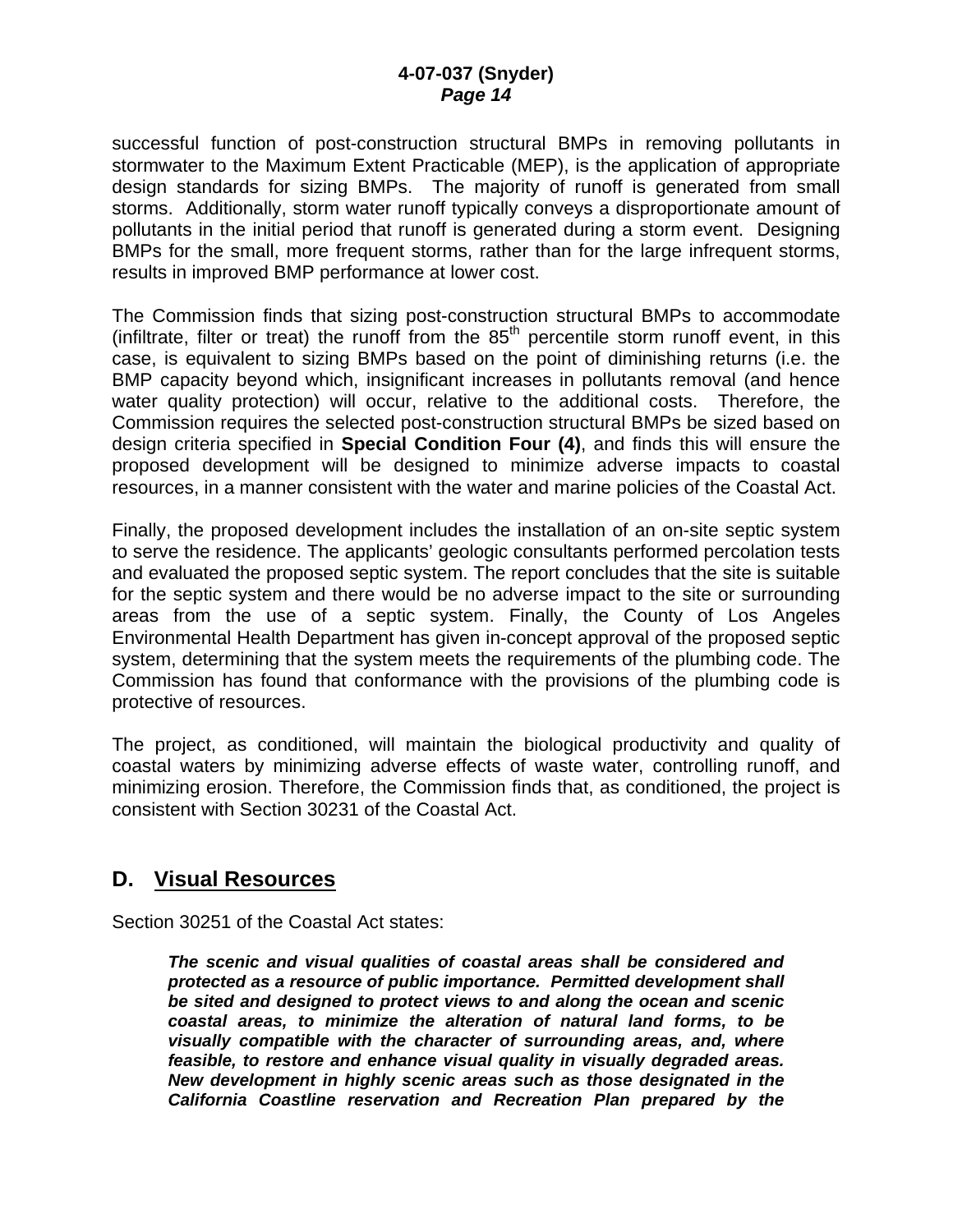#### *Department of Parks and Recreation and by local government shall be subordinate to the character of its setting.*

In addition, the Malibu/Santa Monica Mountains LUP provides policy guidance regarding the protection of visual resources. The Coastal Commission, as guidance in the review of development proposals in the Santa Monica Mountains, has applied these policies.

- *P91 All new development shall be designed to minimize impacts and alterations of physical features, such as ravines and hillsides, and processes of the site (i.e., geological, soils, hydrological, water percolation and runoff) to the maximum extent feasible.*
- *P125 New development shall be sited and designed to protect public views from LCP- designated highways to and along the shoreline and to scenic coastal areas, including public parklands. Where physically and economically feasible, development on a sloped terrain should be set below road grade.*
- *P129 Structures should be designed and located so as to create an attractive appearance and harmonious relationship with the surrounding environment.*
- *P130 In highly scenic areas and along scenic highways, new development (including buildings, fences, paved areas, signs, and landscaping) shall:* 
	- *Be sited and designed to protect views to and along the ocean and to and along other scenic features, as defined and identified in the Malibu LUP.*
	- *Minimize the alteration of natural landforms*
	- *Be landscaped to conceal raw cut slopes*
	- *Be visually compatible with and subordinate to the character of its setting.*
	- *Be sited so as to not significantly intrude into the skyline as seen from public viewing places.*
- *P131 Where feasible, prohibit placement of structures that will break the ridgeline views, as seen from public places*
- *P134 Structures shall be sited to conform to the natural topography, as feasible. Massive grading and reconfiguration of the site shall be discouraged.*
- *P142 New development along scenic roadways shall be set below the road grade on the down hill side wherever feasible, to protect designated scenic canyon and ocean views.*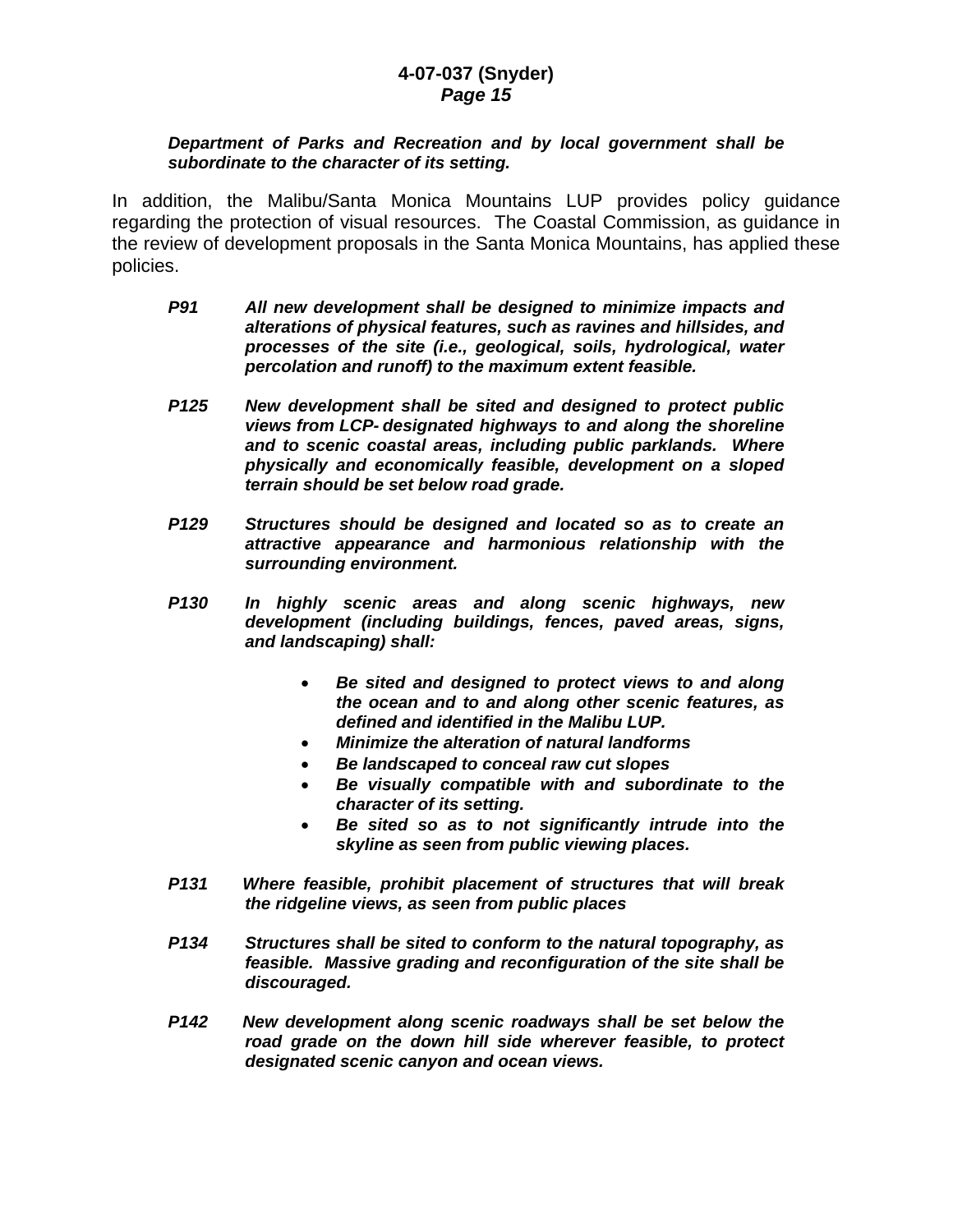Section 30251 of the Coastal Act requires scenic and visual qualities to be considered and preserved. Section 30251 also requires that development be sited and designed to protect views of scenic areas, minimize alteration of landforms, and be visually compatible with the surrounding area. The Commission is required to review the publicly accessible locations where the proposed development is visible to assess potential visual impacts to the public.

Scenic elements surrounding the Malibu Vista small lot subdivision include dense brush and tree covered hillsides. The subject property is located on a slightly sloping hillside. The proposed project is a 2,131 sq. ft. single family residence, attached 2 car garage, and 294 cubic yards of grading for the driveway and house. The applicant's design will only require minimal grading. Further, the proposed residence will not block views of the ocean or mountains from the nearby roadway and is located in a substantially built out small lot subdivision. The residence will be visible from Latigo Canyon Road but it will be located in the small lot subdivision adjacent to other single family residences of similar size and character. The Commission finds, therefore, that the project has been sited and designed to minimize landform alteration or other impacts to visual resources to the extent feasible.

The visual impact of the proposed structure can be minimized by requiring these structures to be finished in a color consistent with the surrounding natural landscape and, further, by requiring that windows on the proposed residence be made of nonreflective glass. To ensure visual impacts associated with the colors of the structure and the potential glare of the window glass are minimized, the Commission requires the applicant to use colors compatible with the surrounding environment and non-glare glass, as detailed in **Special Condition Seven (7).**

Visual impacts associated with proposed grading, and the structures themselves, can be further reduced by the use of appropriate and adequate landscaping. Therefore, **Special Condition Two (2)** requires the applicant to ensure that areas disturbed on site as a result of this project are revegetated with species that are visually compatible with the native flora of surrounding areas. Implementation of Special Condition Two (2) will soften the visual impact of the development from public view areas. To ensure that the final approved landscaping plans are successfully implemented, Special Condition Two (2) also requires the applicant to revegetate all disturbed areas in a timely manner and includes a monitoring component to ensure the successful establishment of all newly planted and landscaped areas over time.

In addition, the Commission has found that night lighting of areas in the Malibu/Santa Monica Mountains area creates a visual impact to nearby scenic roads and trails. In addition, night lighting may alter or disrupt feeding, nesting, and roosting activities of native wildlife species. Therefore, **Special Condition Seven (7)** limits night lighting of the site in general; limits lighting to the developed area of the site; and specifies that lighting be shielded downward. The restriction on night lighting is necessary to protect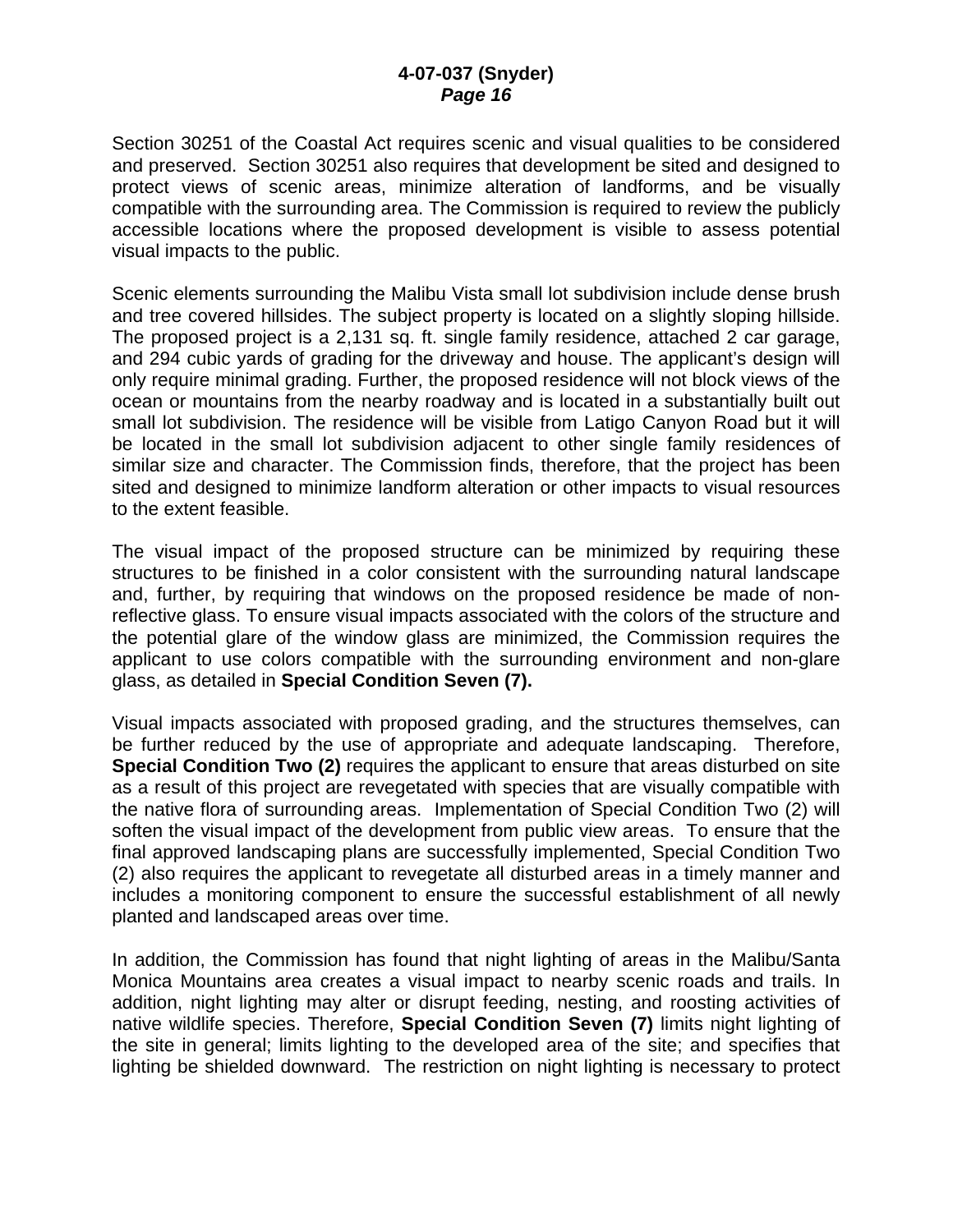the nighttime rural character of this portion of the Santa Monica Mountains consistent with the scenic and visual qualities of this coastal area.

Finally, regarding future developments or improvements, certain types of development on the property, normally associated with a single-family residence, which might otherwise be exempt, may have the potential to impact scenic and visual resources in this area. Therefore, it is necessary to ensure that any future development or improvements normally associated with a single-family residence, which might otherwise be exempt, is reviewed by the Commission for compliance with the scenic resource policy, Section 30251 of the Coastal Act. **Special Condition Nine (9)**, the Future Development Restriction, will ensure that the Commission will have the opportunity to review future projects for compliance with the Coastal Act. Further, **Special Condition Ten (10)** requires the applicant to record a deed restriction that imposes the terms and conditions of this permit as restrictions on use and enjoyment of the subject property and provides any prospective purchaser with recorded notice that the restrictions are imposed on the subject property.

Therefore, the Commission finds that the project, as conditioned, minimizes adverse effects to public views to and along the coast and minimizes the alternation of natural landforms. Therefore, the Commission finds that the proposed project, as conditioned, is consistent with Section 30251 of the Coastal Act.

## **E. Cumulative Impacts**

Sections 30250 and 30252 of the Coastal Act address the cumulative impacts of new developments. Section 30250 (a) of the Coastal Act states:

*New residential, commercial, or industrial development, except as otherwise provided in this division, shall be located within, contiguous with, or in close proximity to, existing developed areas able to accommodate it or, where such areas are not able to accommodate it, in other areas with adequate public services and where it will not have significant adverse effects, either individually or cumulatively, on coastal resources. In addition, land divisions, other than leases for agricultural uses, outside existing developed areas shall be permitted only where 50 percent of the usable parcels in the area have been developed and the created parcels would be no smaller than the average size of surrounding parcels.* 

Section 30252 of the Coastal Act states:

*The location and amount of new development should maintain and enhance public access to the coast by (l) facilitating the provision or extension of transit service, (2) providing commercial facilities within or adjoining residential development or in other areas that will minimize the use of coastal access roads, (3) providing non-automobile circulation within the development, (4) providing adequate parking facilities or*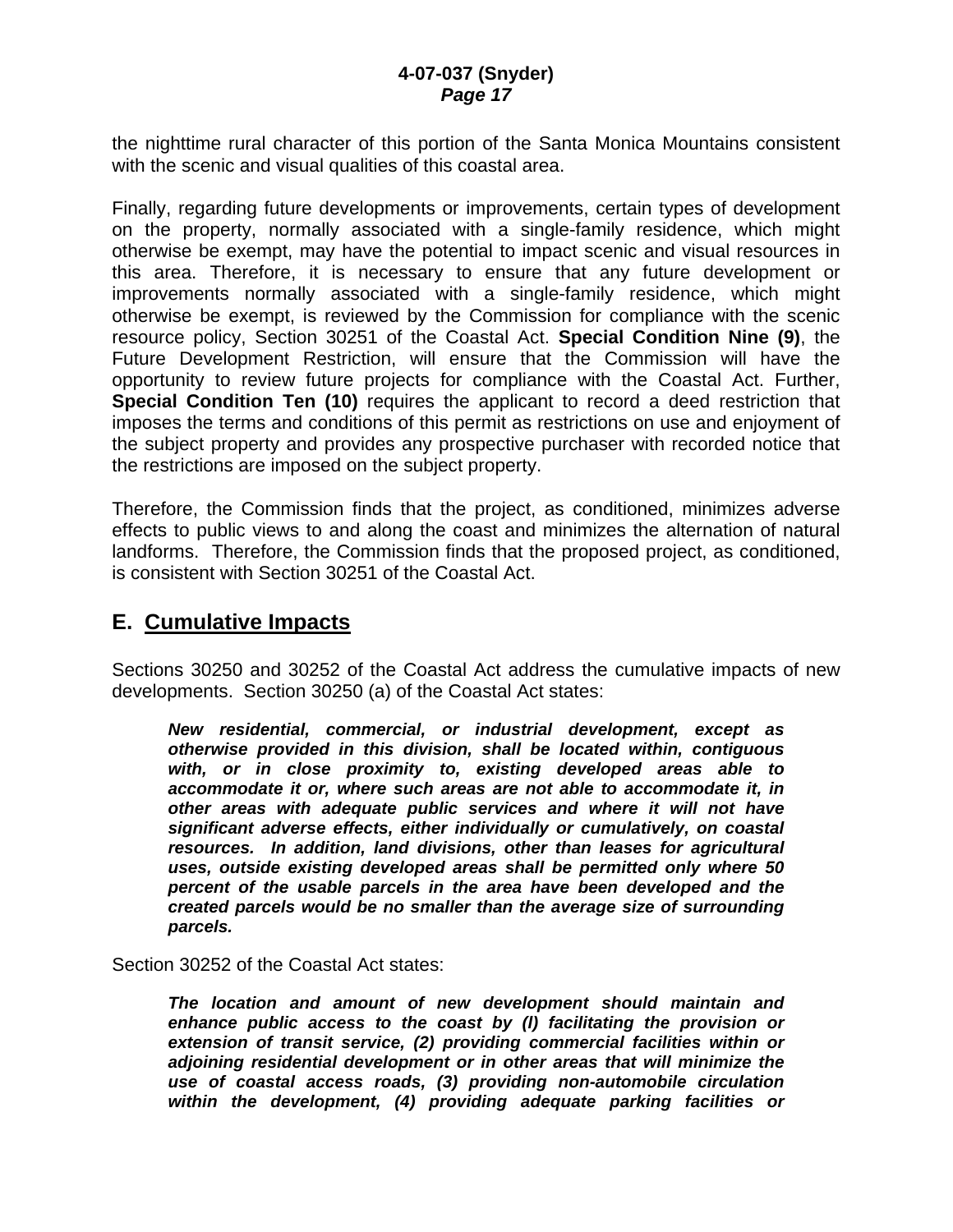*providing substitute means of serving the development with public transportation, (5) assuring the potential for public transit for high intensity uses such as high-rise office buildings, and by (6) assuring that the recreational needs of new residents will not overload nearby coastal recreation areas by correlating the amount of development with local park acquisition and development plans with the provision of onsite recreational facilities to serve the new development.* 

Section 30105.5 of the Coastal Act defines the term "cumulatively," as it is used in Section 30250(a), to mean that:

#### *the incremental effects of an individual project shall be reviewed in conjunction with the effects of past projects, the effects of other current projects, and the effects of probable future projects.*

The proposed project involves the construction of a new single-family residence, which is "development" as defined under the Coastal Act. Pursuant to Coastal Act Sections 30250 and 30252 cited above, new development raises issues relative to cumulative impacts on coastal resources.

Throughout the Malibu/Santa Monica Mountains Coastal Zone there are a number of areas that were subdivided in the 1920's and 30's into very small "urban" scale lots. These subdivisions, known as "small lot subdivisions" are comprised of parcels of less than one acre but more typically range in size from 4,000 to 5,000 square feet. The total buildout of these dense subdivisions would result in a number of adverse cumulative impacts to coastal resources. Cumulative development constraints common to small lot subdivisions were documented by the Coastal Commission and the Santa Monica Mountains Comprehensive Planning Commission in the January 1979 study entitled: "Cumulative Impacts of Small Lot Subdivision Development in the Santa Monica Mountains Coastal Zone".

The study acknowledged that the existing small lot subdivisions can only accommodate a limited amount of additional new development due to major constraints to buildout of these areas that include: geologic, road access, water quality, disruption of rural community character, creation of unreasonable fire hazards and others. Following an intensive one year planning effort regarding impacts on coastal resources by Coastal Commission staff, including five months of public review and input, new development standards relating to residential development on small lots in hillsides, including the Slope-Intensity/Gross Structural Area Formula (GSA) were incorporated into the Malibu District Interpretive Guidelines in June 1979. A nearly identical Slope Intensity Formula was incorporated into the 1986 certified Malibu/Santa Monica Mountains Land Use Plan under policy 271(b)(2) to reduce the potential effects of buildout as discussed below.

The Commission has found that minimizing the cumulative impacts of new development is especially critical in the Malibu/Santa Monica Mountains area because of the large number of lots that already exist, many in remote, rugged mountain and canyon areas. From a comprehensive planning perspective, the potential development of thousands of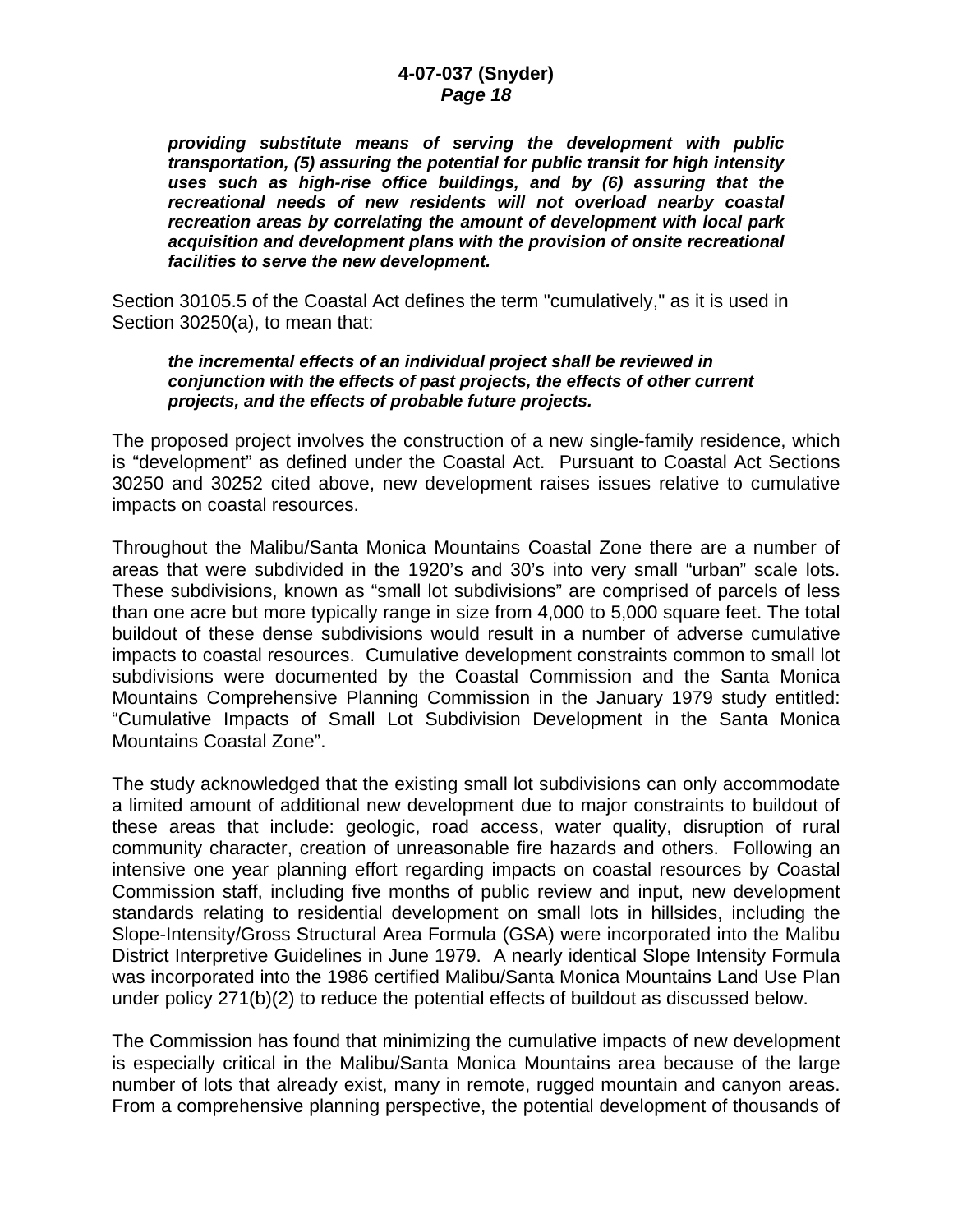existing undeveloped and poorly sited parcels in these mountains creates cumulative impacts on coastal resources and public access over time. Because of this, the demands on road capacity, public services, recreational facilities, and beaches could be expected to grow tremendously.

Policy 271(b)(2) of the Malibu/Santa Monica Mountains LUP, which has been used as guidance by the Commission in past permit actions, requires that new development in small lot subdivisions comply with the Slope Intensity Formula for calculating the allowable Gross Structural Area (GSA) of a residential unit. Past Commission action certifying the LUP indicates that the Commission considers the use of the Slope Intensity Formula appropriate for determining the maximum level of development that may be permitted in small lot subdivision areas consistent with the policies of the Coastal Act. Additionally, the Commission has, through coastal development permit actions, consistently applied the Slope Intensity Formula to new development in small lot subdivisions. The basic concept of the formula assumes the suitability of development of small hillside lots should be determined by the physical characteristics of the building site, recognizing that development on steep slopes has a high potential for adverse impacts on resources. Following is the formula and description of each factor used in its calculation:

## *Slope Intensity Formula:*

## **GSA = (A/5)** × **((50-S)/35) + 500**

- GSA = the allowable gross structural area of the permitted development in square feet. The GSA includes all substantially enclosed residential and storage areas, but does not include garages or carports designed for storage of autos.
- $A =$  the area of the building site in square feet. The building site is defined by the applicant and may consist of all or a designated portion of the one or more lots comprising the project location. All permitted structures must be located within the designated building site.
- $S =$  the average slope of the building site in percent as calculated by the formula:

## $S = \qquad \qquad I \times I/A \times 100$

- $I =$  contour interval in feet, at not greater than 25-foot intervals, resulting in at least 5 contour lines
- $L =$  total accumulated length of all contours of interval "I" in feet
- $A =$  the area being considered in square feet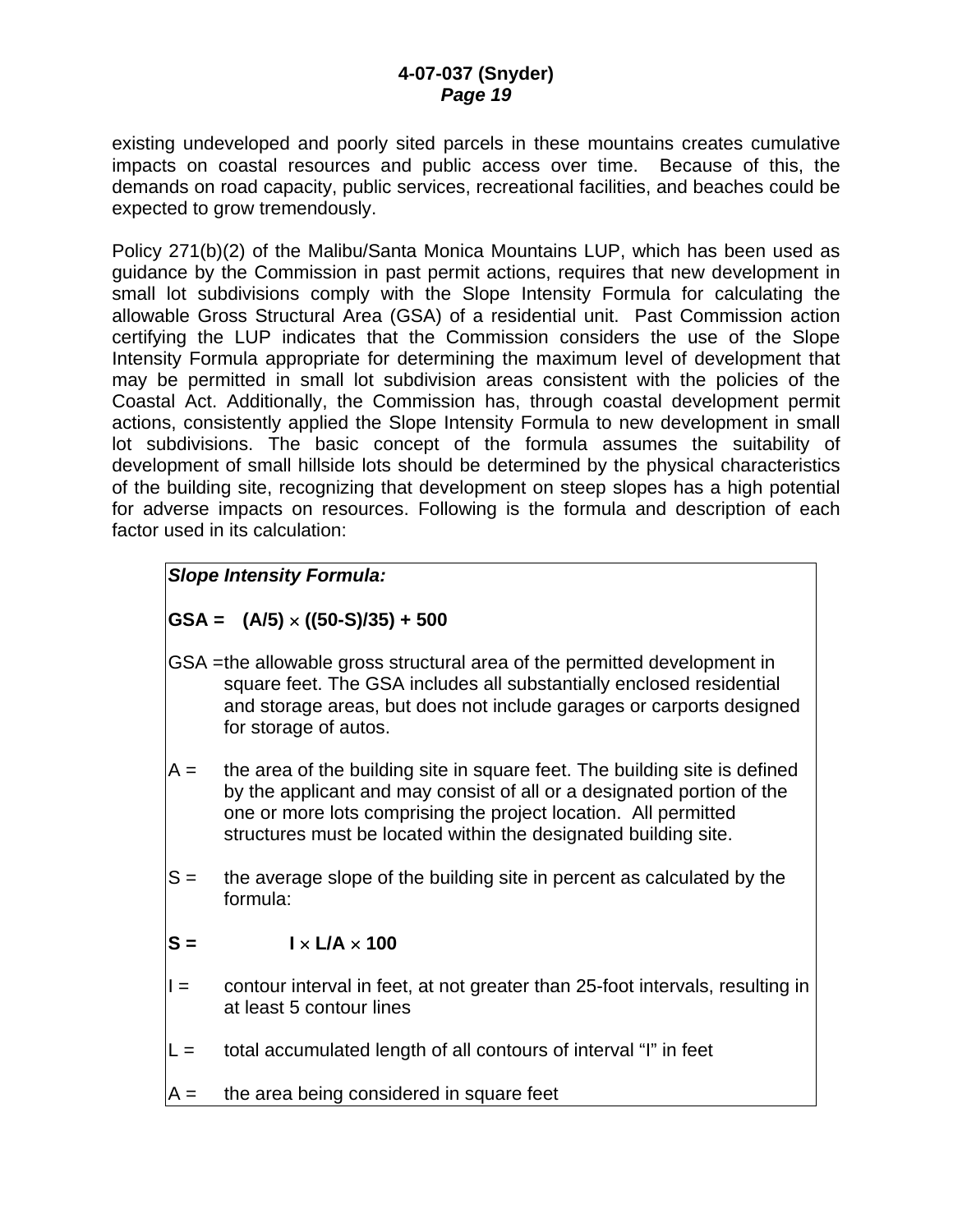In addition, pursuant to Policy 271 of the Malibu/Santa Monica Mountains LUP, the maximum allowable gross structural area (GSA) as calculated above, may be increased as follows:

- (1) Add 500 square feet for each lot which is contiguous to the designated building site provided that such lot(s) is (are) combined with the building site and all potential for residential development on such lot(s) is permanently extinguished.
- (2) Add 300 square feet for each lot in the vicinity of (e.g. in the same small lot subdivision) but not contiguous with the designated building site provided that such lot(s) is (are) combined with other developed or developable building sites, or dedicated in fee title to a public agency, and all potential for residential development on such lot(s) is permanently extinguished.

The proposed project is located in the Malibu Vista small lot subdivision and involves the construction of a 2,131 sq. ft., 24 ft. high single-family residence with a 408 sq. ft. 2 car attached garage, driveway, and septic system. In addition, in order to meet the above referenced GSA requirements, the applicant proposes to merge two adjoining lots (APN 4461-017-012 and APN 4461-017-013) and build the residence across the two lots.

The applicant submitted a GSA calculation of 2,137.96 square feet, based on the area and slope of the project site, assuming the two existing lots are combined into one project site. This calculation is shown on the site plans. Staff has confirmed that this GSA is accurate. Therefore, the proposed 2,131 sq. ft. single family residence will be consistent with the GSA requirements for the subject site provided that the two separate subject parcels are combined into a single lot.

As previously stated, the purpose of the GSA requirements is to reduce the impacts of development within small lot subdivisions and to maintain the rural character of these "rural villages". When a lot is retired within the same small lot subdivision, there is a reduced potential buildout and thus there is a reduction in the development pressures related to water usage, septic capacity, traffic, geologic hazards, and habitat loss. In addition, some additions and improvements to residences on small steep lots within these small lot subdivisions have been found to adversely impact the area. Many of the lots in these areas are so steep or narrow that they cannot support a large residence without increasing or exacerbating the geologic hazards on and/or off site. Additional buildout of small lot subdivisions affects water usage and has the potential to impact water quality of coastal streams in the area. Other impacts to these areas from the buildout of small lot subdivisions include increases in traffic along mountain road corridors and greater fire hazards.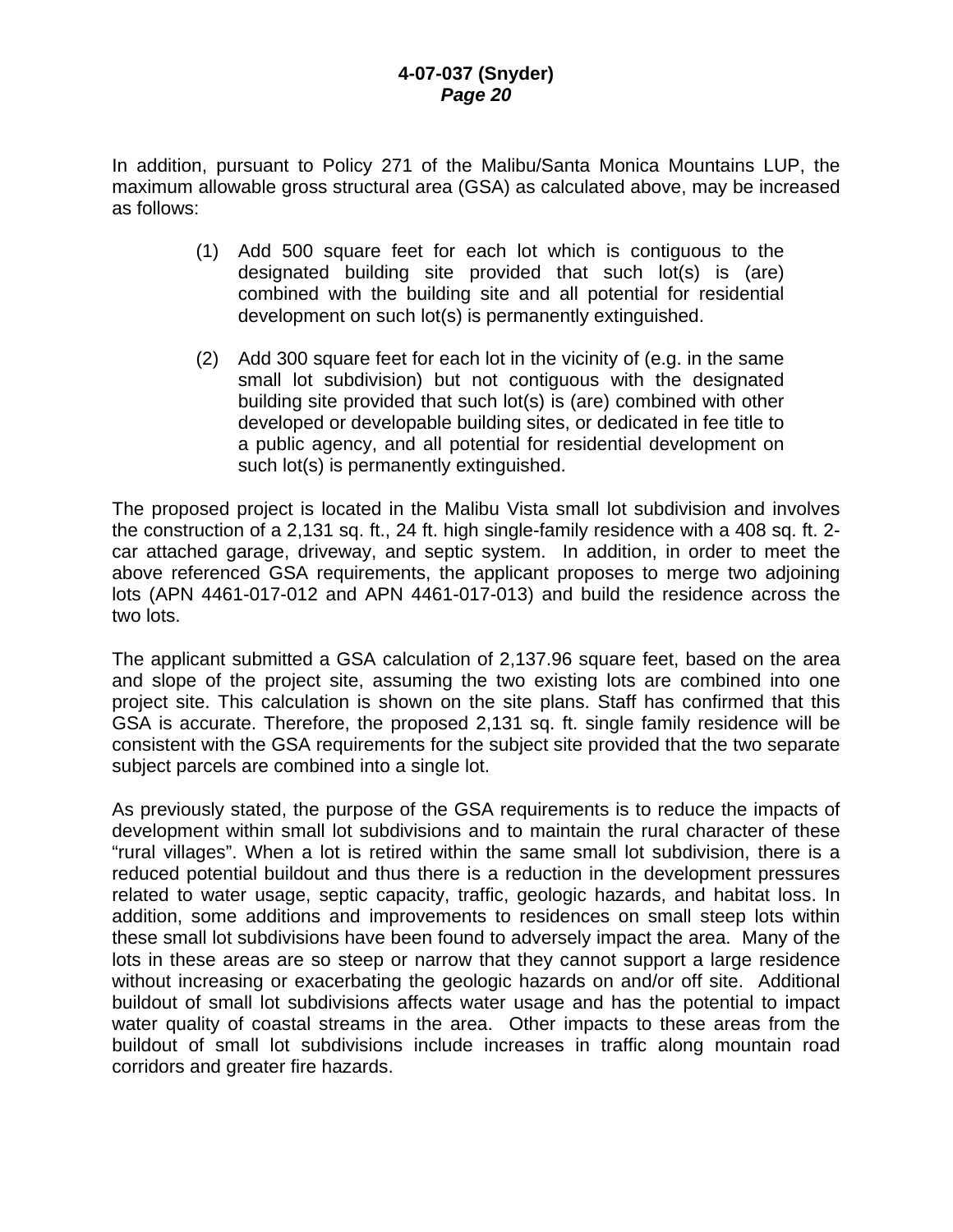For all these reasons, and as this lot is within a small lot subdivision, further structures, additions or improvements on the subject property, including the conversion of all or a portion of the garage to habitable space, could cause adverse cumulative impacts on the limited resources of the subdivision. The Commission, therefore, finds it necessary for the applicant to record a future development deed restriction on the subject property, as noted in **Special Condition Nine (9)**, which would require that any future structures, additions or improvements to the property, beyond those approved in this permit, be reviewed by the Commission to ensure compliance with the policies of the Coastal Act regarding cumulative impacts and geologic hazards. At that time, the Commission can ensure that the new project complies with the guidance of the GSA formula and is consistent with the policies of the Coastal Act.

In addition, the Commission notes that the proposed 2,131 sq. ft. residence is proposed to be built across two separate lots (APNs 4461-017-012 and 4461-017-013), and that the maximum allowable gross structural area of 2,137.96 sq. ft. was calculated considering the total area of two separate adjacent lots owned by the applicant. The Commission has long required that lots in small lot subdivisions, aggregated for purposes of the GSA formula, as noted above, be tied together and treated as a single parcel. Such a combination was required in earlier permit decisions authorizing development of a residence on two or more lots in a small lot subdivision [CDP No. 4- 06-131 (Martin), CDP No. 4-05-167 (Gepner), CDP No. 4-03-059 (Abshier & Nguyen), CDP No. 4-02-247 (McCain), CDP No. 4-00-092 (Worrel), 4-00-252 (Arrand), 4-00-263 (Bolander)]. In this case, the applicants are proposing to combine the two subject parcels in order to create a single lot. To ensure adequate implementation of the lot combination, as proposed by the applicant, and to ensure that each of the lots are permanently combined as required in conjunction with the use of the GSA formula, **Special Condition Eight (8)** is necessary to ensure that the two subject lots are combined and held as such in the future.

Finally, **Special Condition Ten (10)** requires the applicant to record a deed restriction that imposes the terms and conditions of this permit as restrictions on use and enjoyment of the property and provides any prospective purchaser of the site with recorded notice that the restrictions are imposed on the subject property.

The Commission therefore finds that the proposed project, only as conditioned, is consistent with Sections 30250(a) and 30252 of the Coastal Act.

## **F. Local Coastal Program**

Section 30604 of the Coastal Act states:

*a) Prior to certification of the local coastal program, a coastal development permit shall be issued if the issuing agency, or the commission on appeal, finds that the proposed development is in conformity with the provisions of Chapter 3 (commencing with Section 30200) of this division and that the permitted development will not prejudice the ability of the local government to prepare a*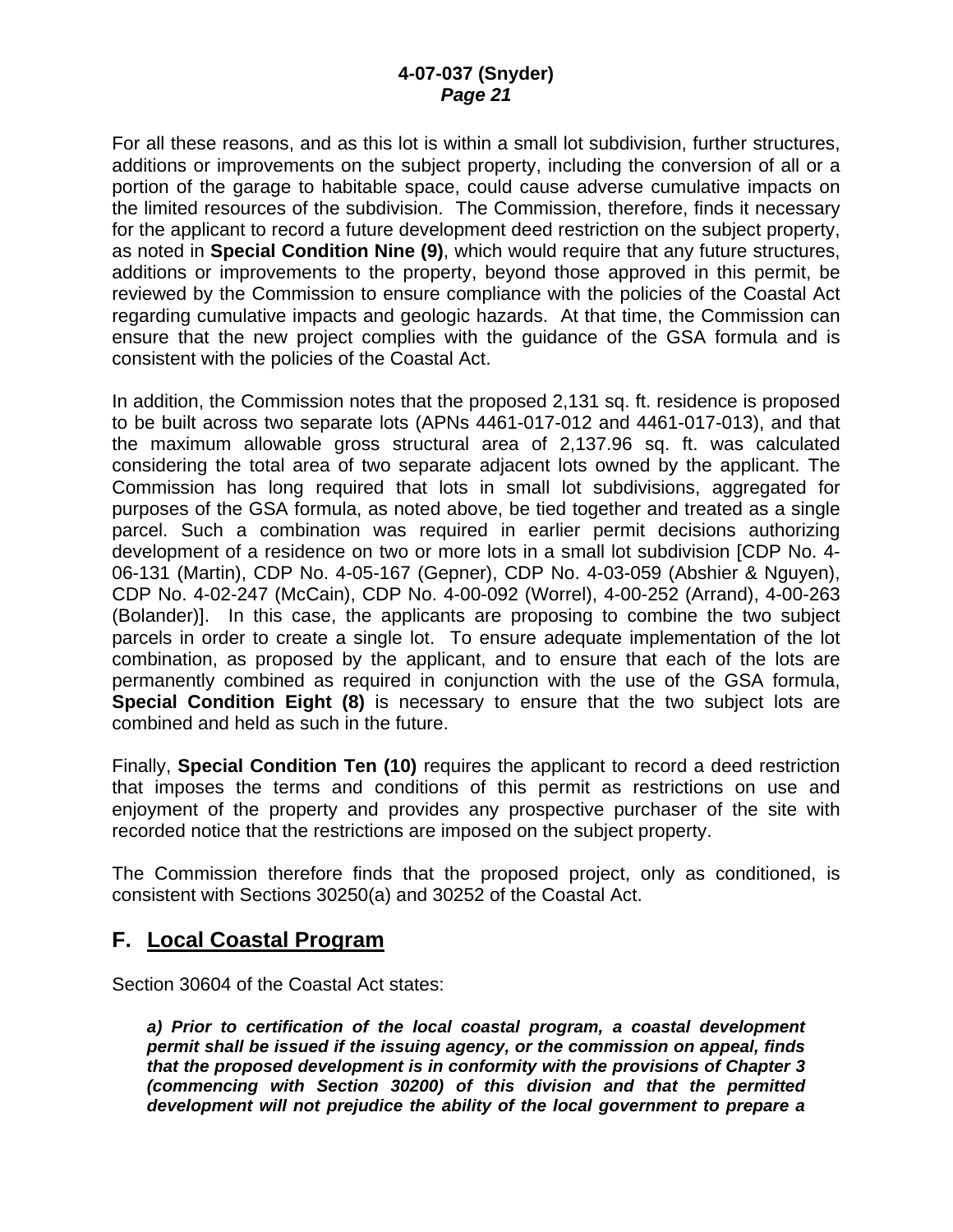#### *local program that is in conformity with the provisions of Chapter 3 (commencing with Section 30200).*

Section 30604(a) of the Coastal Act provides that the Commission shall issue a Coastal Development Permit only if the project will not prejudice the ability of the local government having jurisdiction to prepare a Local Coastal Program, which conforms to Chapter 3 policies of the Coastal Act. The preceding sections provide findings that the proposed project will be in conformity with the provisions of Chapter 3 if certain conditions are incorporated into the projects and are accepted by the applicants. As conditioned, the proposed development will not create adverse impacts and is found to be consistent with the applicable policies contained in Chapter 3. Therefore, the Commission finds that approval of the proposed development, as conditioned, will not prejudice the County of Los Angeles' ability to prepare a Local Coastal Program for this area which is also consistent with the policies of Chapter 3 of the Coastal Act, as required by Section 30604(a).

# **G. California Environmental Quality Act**

Section 13096(a) of the Commission's administrative regulations requires Commission approval of a Coastal Development Permit application to be supported by a finding showing the application, as conditioned by any conditions of approval, to be consistent with any applicable requirements of the California Environmental Quality Act (CEQA). Section 21080.5(d)(2)(A) of CEQA prohibits a proposed development from being approved if there are feasible alternatives or feasible mitigation measures available which would substantially lessen any significant adverse effect that the activity may have on the environment.

The Commission incorporates its findings on Coastal Act consistency at this point as if set forth in full. These findings address and respond to all public comments regarding potential significant adverse environmental effects of the project that were received prior to preparation of the staff report. As discussed above, the proposed development, as conditioned, is consistent with the policies of the Coastal Act. Feasible mitigation measures which will minimize all adverse environmental effects have been required as special conditions. As conditioned, there are no feasible alternatives or feasible mitigation measures available, beyond those required, which would substantially lessen any significant adverse impact that the activity may have on the environment. Therefore, the Commission finds that the proposed project, as conditioned to mitigate the identified impacts, can be found to be consistent with the requirements of the Coastal Act to conform to CEQA.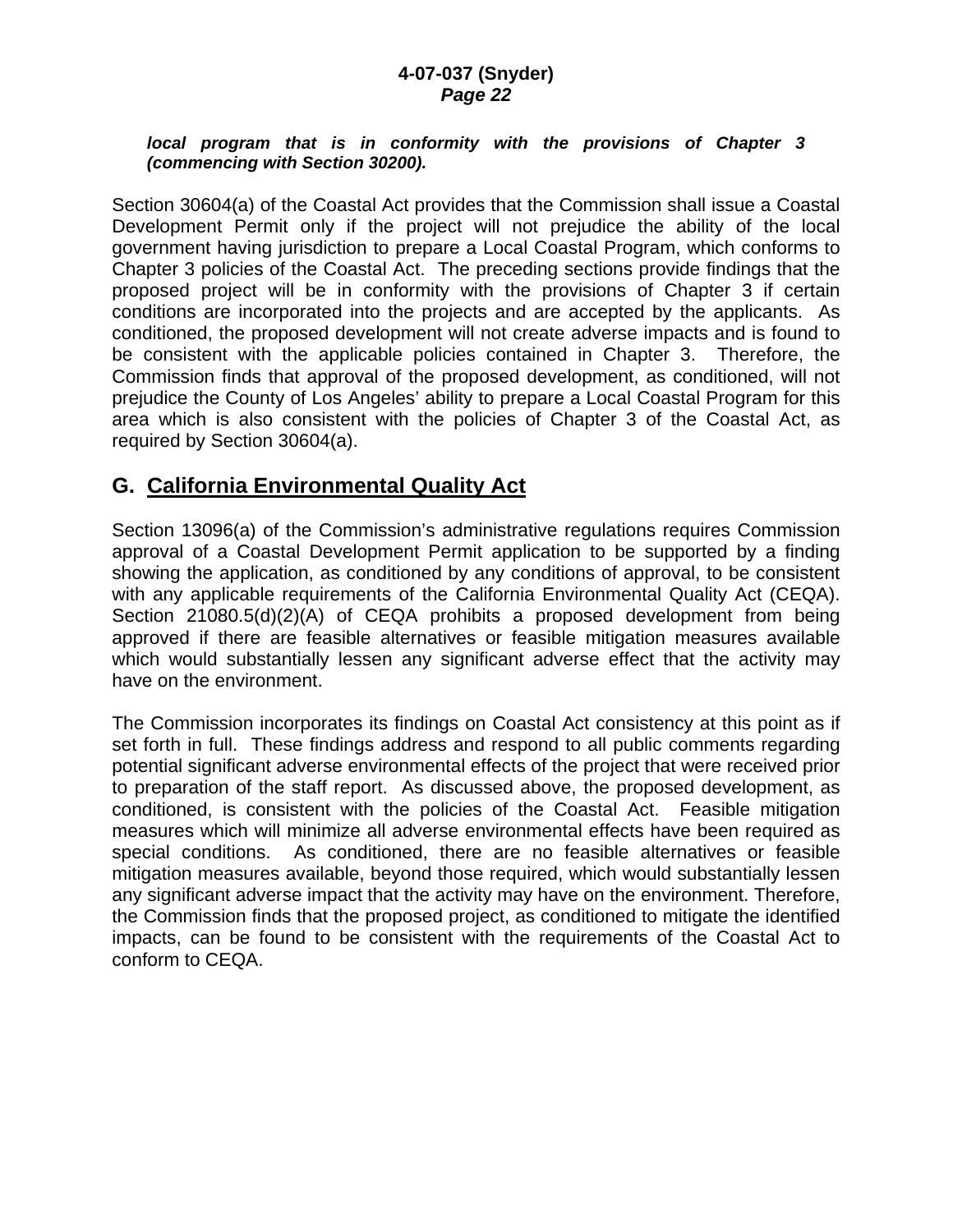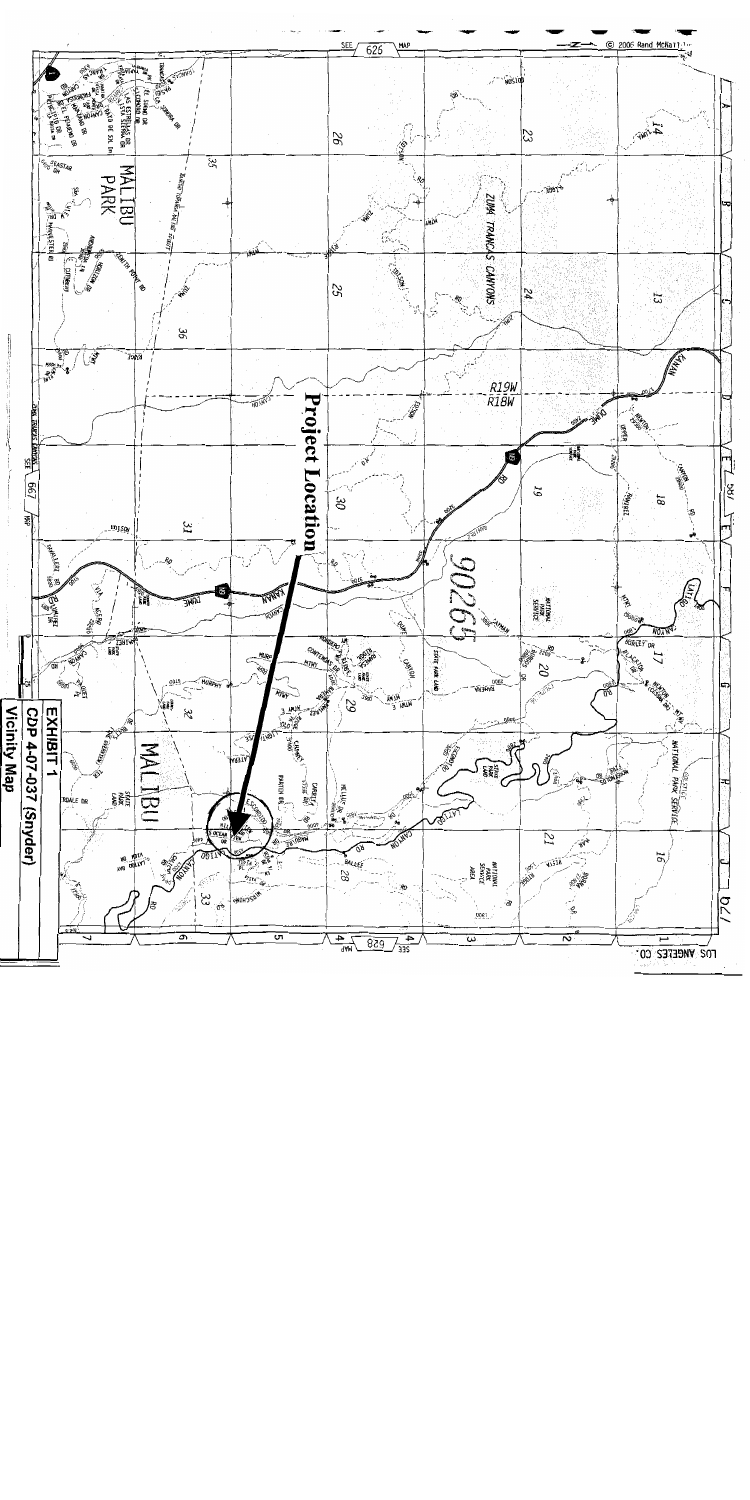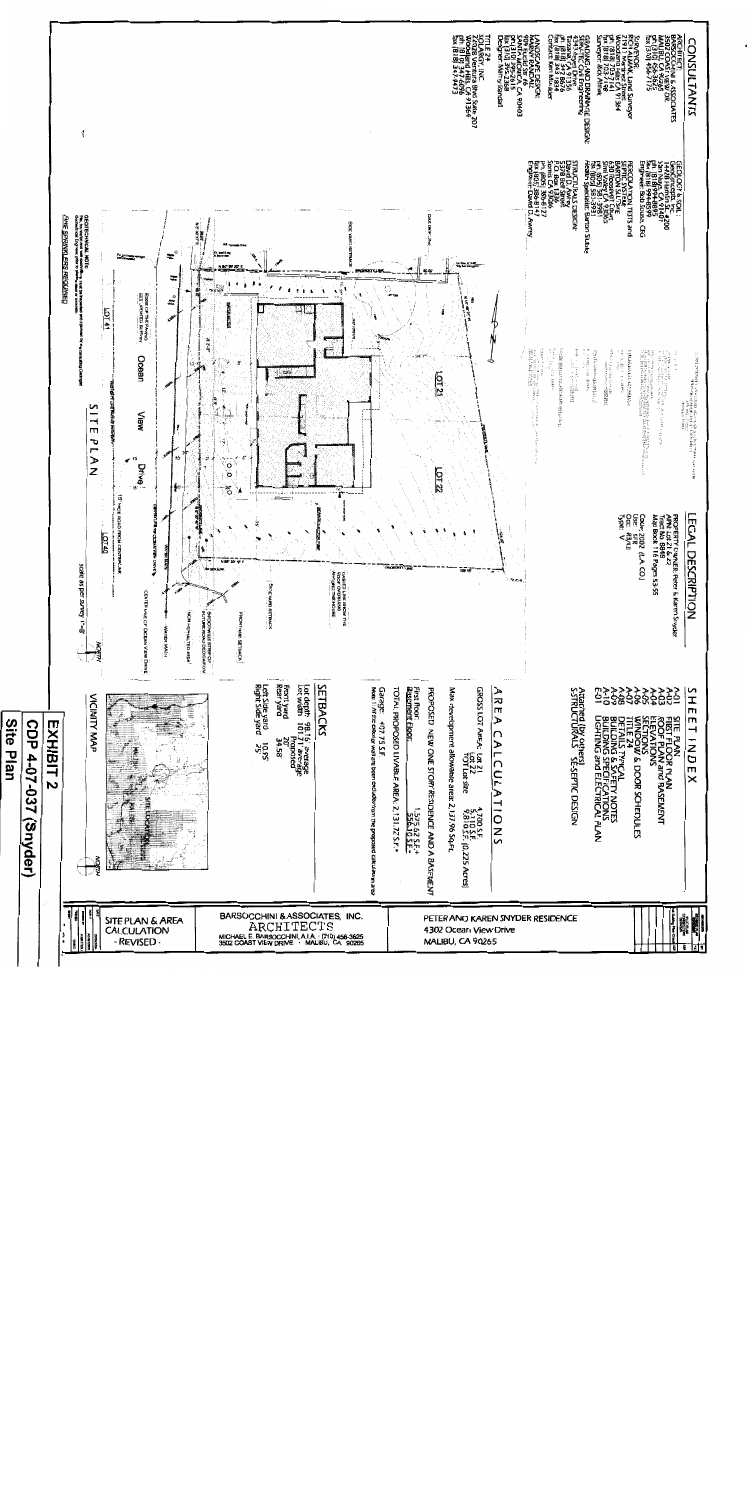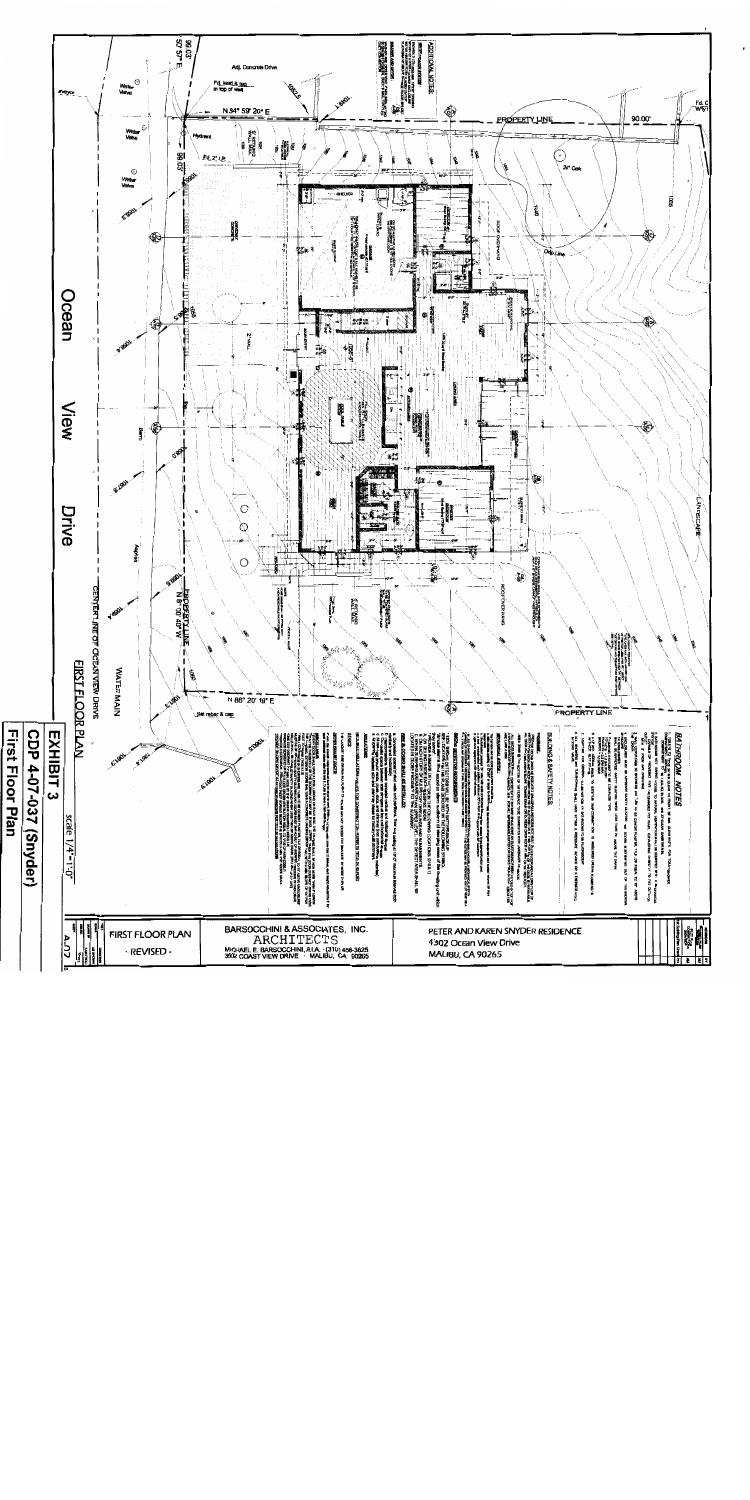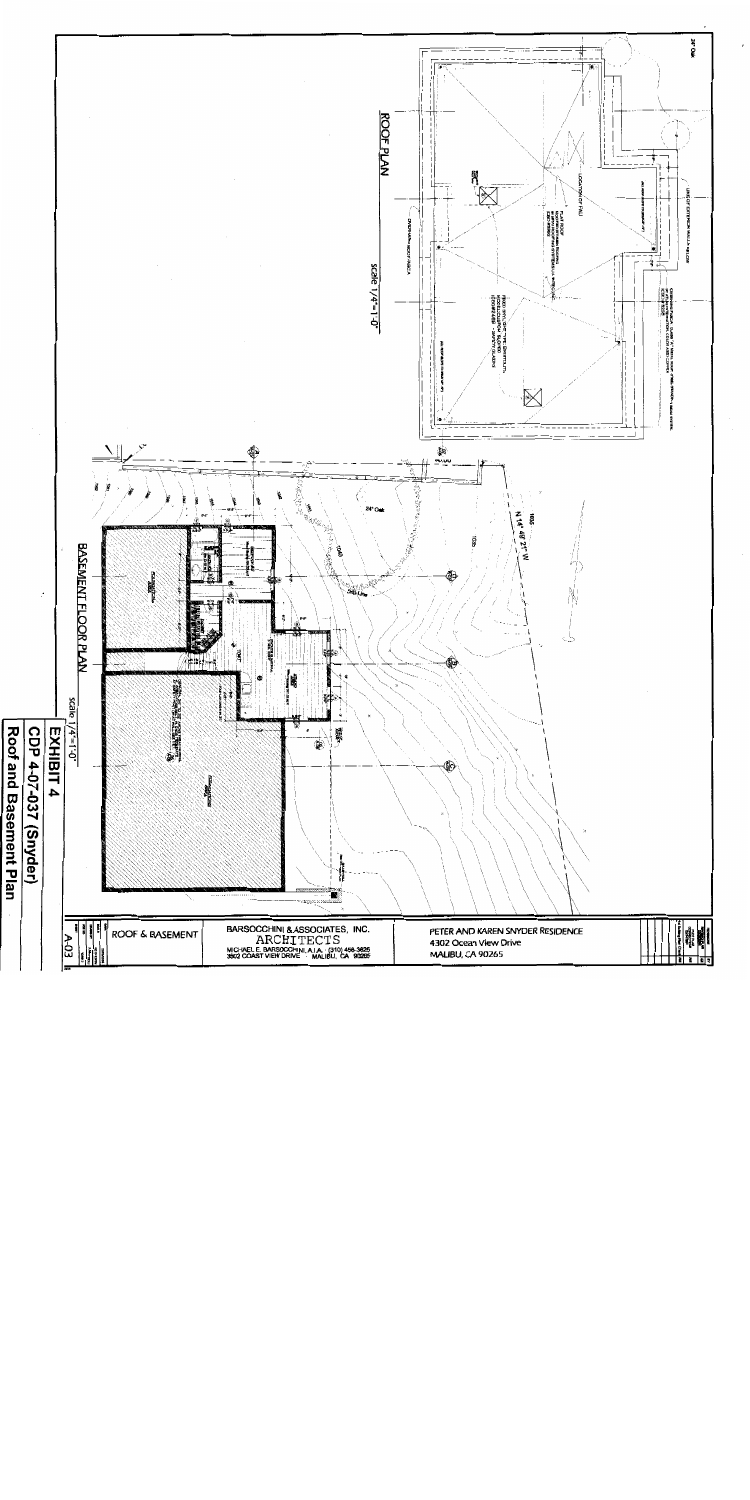